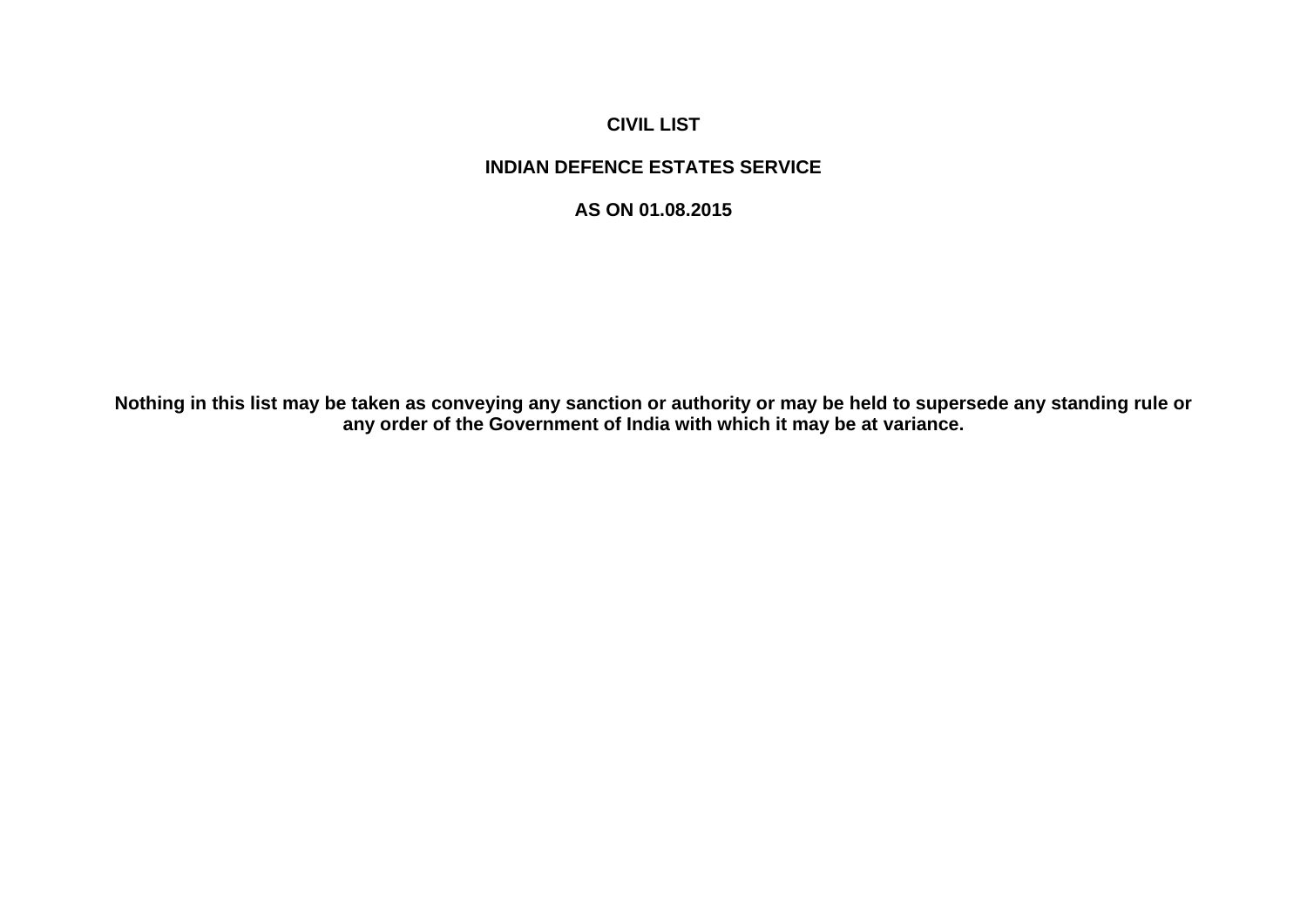# **SCALE OF PAY OF VARIOUS POSTS**

| S.NO.          | <b>POSTS</b>                                           | <b>NO. OF POSTS</b> | <b>PAY BAND</b>                  | <b>GRADE PAY</b> |
|----------------|--------------------------------------------------------|---------------------|----------------------------------|------------------|
| 1 <sub>1</sub> | <b>Director General Defence Estates</b>                |                     | ₹ 80,000/- (Fixed) Apex<br>Scale |                  |
| 2.             | <b>Higher Administrative Grade</b>                     | $\overline{7}$      | ₹ 67,000 - 79,000                | Ξ.               |
| 3.             | Senior Administrative Grade                            | 19                  | ₹.37,400 - 67,000 [PB-4]         | ₹ 10,000/-       |
| 4.             | Junior Administrative Grade<br>(Selection Grade)       |                     | ₹ 37,400 - 67,000 [PB-4]         | ₹ 8,700/-        |
| 5.             | <b>Junior Administrative Grade</b><br>(Ordinary Grade) | 65                  | ₹ 15,600 - 39,100 [PB-3]         | ₹7,600/-         |
| 6.             | <b>Senior Time Scale</b>                               | 41                  | ₹ 15,600 - 39,100 [PB-3]         | ₹ 6,600/-        |
| 7 <sub>1</sub> | <b>Junior Time Scale</b>                               | 56                  | ₹ 15,600 - 39,100 [PB-3]         | ₹ 5,400/-        |
|                | <b>Total</b>                                           | 189                 |                                  |                  |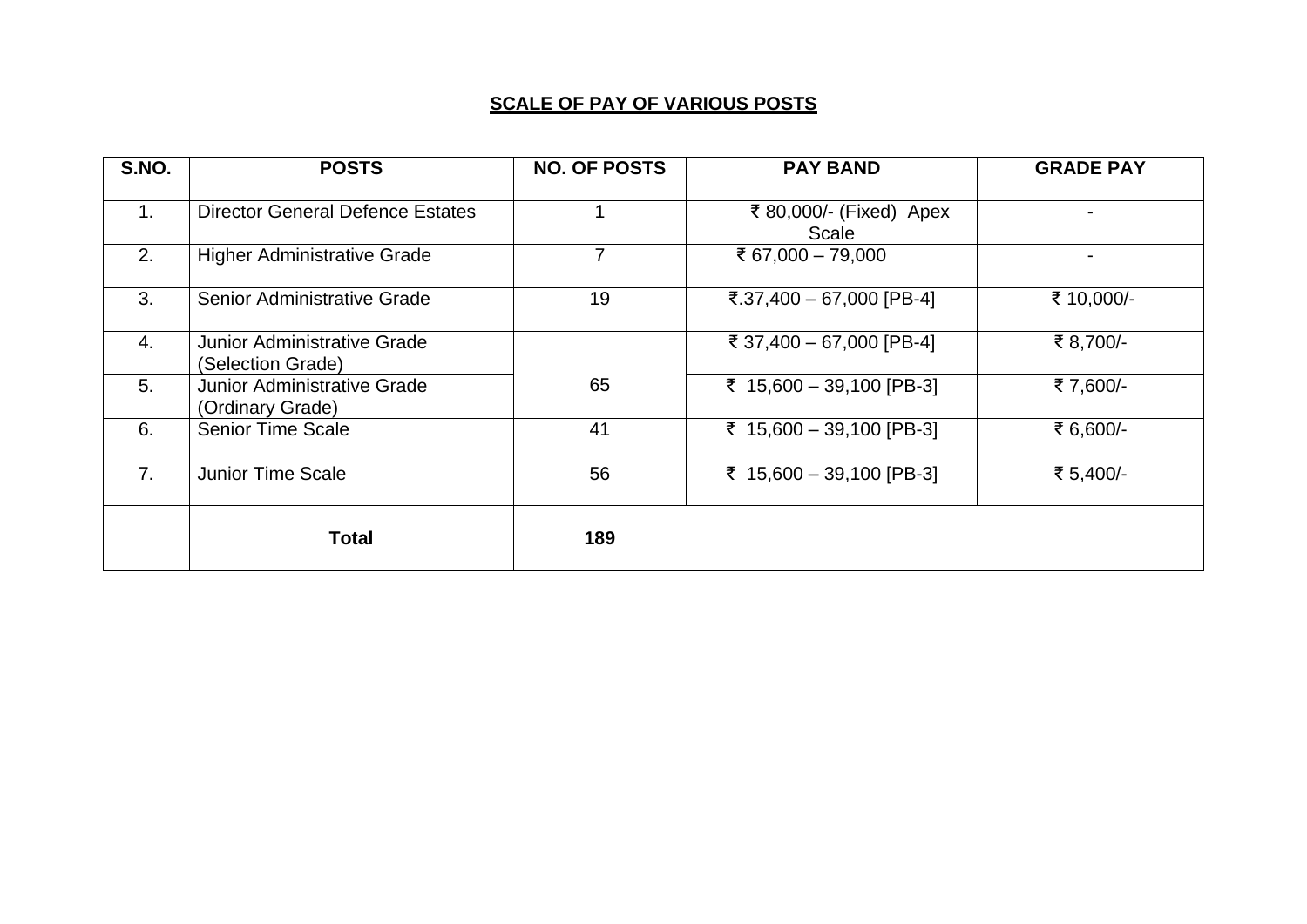#### **DIRECTOR GENERAL DEFENCE ESTATES**

| SI.<br>No. | <b>Name</b>      | <b>Educational</b><br>Qualification                                                   | Year of<br><b>Allotment</b><br><b>Promotio</b> | Date of<br><b>Birth</b> | Date of<br>Apptt in<br>Group 'A' | Date of<br>Apptt. to<br>the<br><b>Present</b><br>Grade | <b>Present Place of</b><br><b>Posting</b>             | Date of<br><b>Assumption</b><br>of Duties at<br>the Present<br><b>Place</b> | Date of<br>Retirement |
|------------|------------------|---------------------------------------------------------------------------------------|------------------------------------------------|-------------------------|----------------------------------|--------------------------------------------------------|-------------------------------------------------------|-----------------------------------------------------------------------------|-----------------------|
|            | Ravi Kant Chopra | M.A.(Mathematics),<br>LLB. Diploma In<br>Public<br>Administration from<br>IIAP, Paris | 1978                                           | 05.08.195               | 13.02.198<br>0                   | 01.07.201                                              | Director General,<br>Defence Estates,<br>Delhi Cantt. | 01.07.2012                                                                  | 31.08.2015            |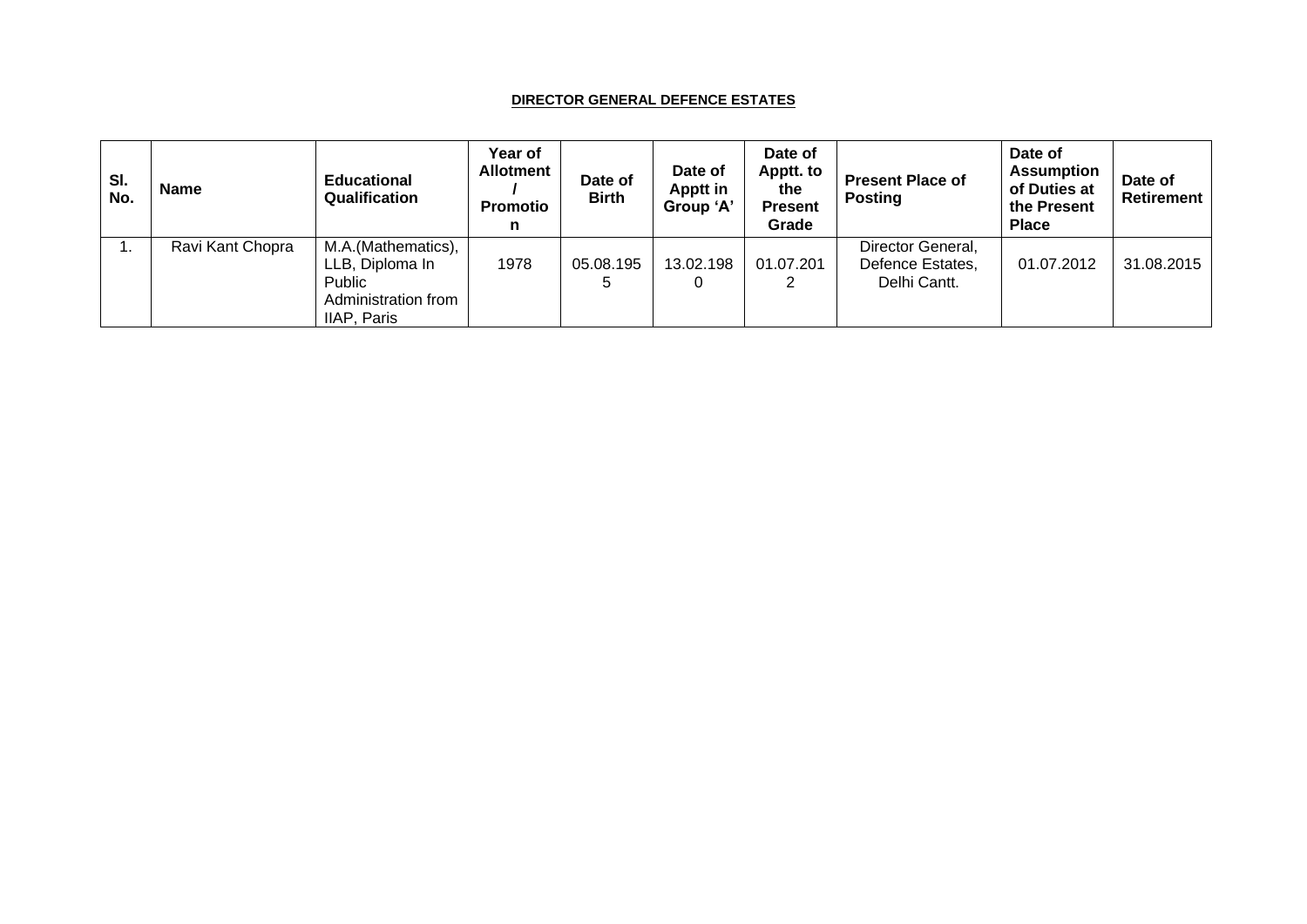#### **OFFICERS IN THE HIGHER ADMINISTRATIVE GRADE**

| SI.<br>No. | <b>Name</b>                      | <b>Educational</b><br>Qualification                                                                                                                                                                                       | Year of<br>Allotment/<br>Promotio<br>n | Date of<br><b>Birth</b>     | Date of<br>Apptt in<br>Group 'A' | Date of<br>Apptt. to<br>the<br><b>Present</b><br>Grade | <b>Present Place of</b><br><b>Posting</b>                            | Date of<br><b>Assumption</b><br>of Duties at<br>the Present<br><b>Place</b> | Date of<br>Retirement |
|------------|----------------------------------|---------------------------------------------------------------------------------------------------------------------------------------------------------------------------------------------------------------------------|----------------------------------------|-----------------------------|----------------------------------|--------------------------------------------------------|----------------------------------------------------------------------|-----------------------------------------------------------------------------|-----------------------|
| 1.         | Sundari<br>Subramaniam<br>Pujari | M.A.(Political Science)                                                                                                                                                                                                   | 1980                                   | 21.05.195<br>6              | 06.10.198<br>0                   | 10.01.201<br>-1                                        | On deputation, Air<br>India, Ministry of<br>Civil Aviation as<br>CVO | 25.02.2014                                                                  | 31.05.2016            |
| 2.         | R.P. Singh                       | M.Sc.(Maths), M.A. (Pol.<br>Science), L.L.B.                                                                                                                                                                              | 1980                                   | 01.10.195<br>6              | 28.02.198<br>1                   | 10.01.201                                              | Principal Director,<br>DE, Northern<br>Command, Jammu.               | 23.04.2013                                                                  | 30.09.2016            |
| 3          | Ravi Raj                         | M.A., L.L.B.                                                                                                                                                                                                              | 1981                                   | 01.05.195<br>6              | 31.03.198<br>$\overline{2}$      | 30.05.201<br>3                                         | Principal Director,<br>DE, Eastern<br>Command, Kolkata               | 15.11.2013                                                                  | 30.04.2016            |
| 4.         | Jojneswar<br>Sharma              | B.Sc. (Hons. in Economics),<br>M.A.(Economics), Delhi<br>University & M.A.<br>(Economics) from<br>Manchester (U.K.), Master<br>Diploma in Public<br>Administration & M. Phil in<br>Social Sciences (Punjab<br>University) | 1982                                   | 01.09.195<br>8              | 01.08.198<br>3                   | 02.11.201<br>3                                         | Principal Director,<br>DE, Southern<br>Command, Pune                 | 07.11.2013                                                                  | 31.08.2018            |
| 5.         | Deepa Bajwa                      | Graduate with Education<br>(Hons.)                                                                                                                                                                                        | 1983                                   | 13.05.196                   | 29.08.198<br>3                   | 02.11.201<br>3                                         | Principal Director,<br>DE, Central<br>Command,<br>Lucknow            | 14.11.2013                                                                  | 31.05.2021            |
| 6.         | Dr. A.K. Kapoor                  | M.B.B.S.                                                                                                                                                                                                                  | 1983                                   | 13.05.195<br>6              | 17.01.198<br>4                   | 02.11.201<br>3                                         | Principal Director,<br>DE, Western<br>Command,<br>Chandigarh         | 15.11.2013                                                                  | 31.05.2016            |
| 7.         | <b>Rahul Dua</b>                 | M.Sc.(Chemistry),<br>M.Phil.(Public<br>Administration)                                                                                                                                                                    | 1983                                   | 01.09.195<br>$\overline{7}$ | 20.01.198<br>4                   | 05.11.201<br>4                                         | Principal Director,<br>DE, South-Western<br>Command, Jaipur          | 05.11.2014                                                                  | 31.08.2017            |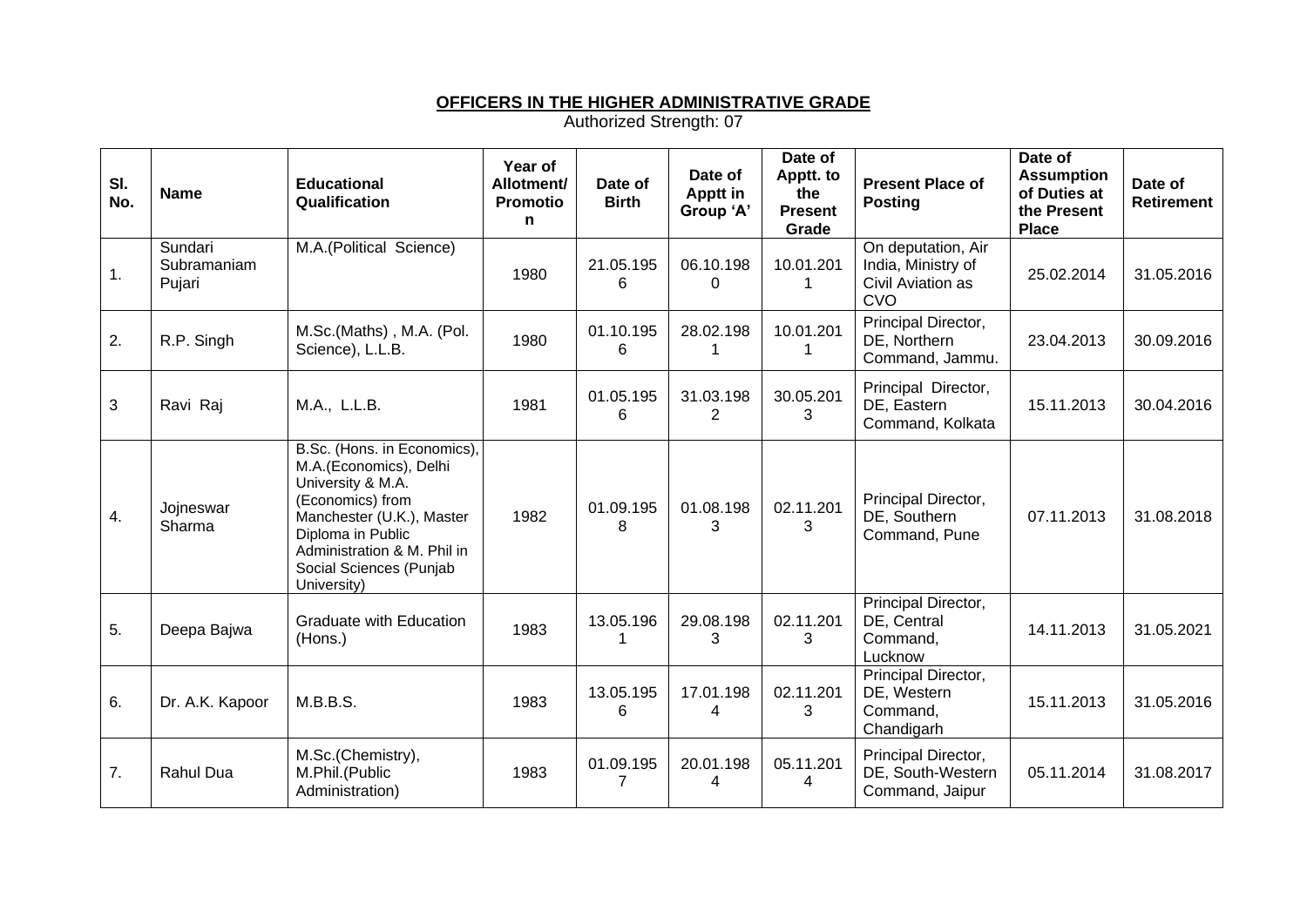| U. | Dr. T.<br>Arockianathan | B.Sc.(Agri),<br>M.Sc.(Agronomy),<br>Ph.D.(Agronomy) | 1983 | 14.04.195 | 29.03.198 | 24.02.201 | Director, DE,<br>Central Command,<br>∟ucknow | 19.03.2013 | 30.04.2017 |  |
|----|-------------------------|-----------------------------------------------------|------|-----------|-----------|-----------|----------------------------------------------|------------|------------|--|
|----|-------------------------|-----------------------------------------------------|------|-----------|-----------|-----------|----------------------------------------------|------------|------------|--|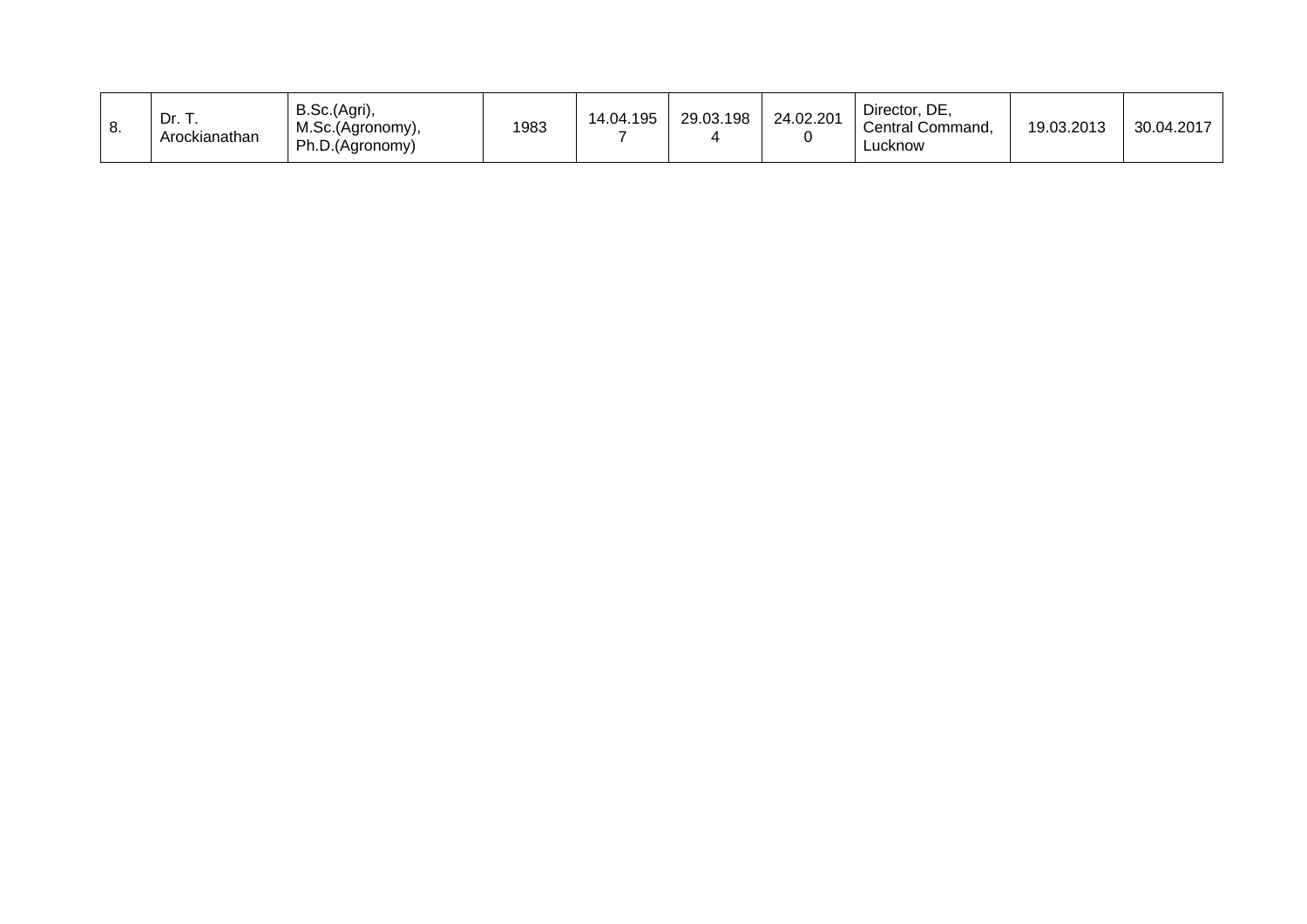## **OFFICERS IN THE SENIOR ADMINISTRATIVE GRADE(SAG)**

| SI.<br>No. | <b>Name</b>          | <b>Educational</b><br>Qualification                        | Year of<br>Allotment/<br><b>Promotio</b><br>n | Date of<br><b>Birth</b> | Date of<br>Apptt in<br>Group 'A' | Date of<br>Apptt. to<br>the<br><b>Present</b><br>Grade | <b>Present Place of</b><br><b>Posting</b>                                         | Date of<br><b>Assumption</b><br>of Duties at<br>the Present<br><b>Place</b> | Date of<br><b>Retirement</b> |
|------------|----------------------|------------------------------------------------------------|-----------------------------------------------|-------------------------|----------------------------------|--------------------------------------------------------|-----------------------------------------------------------------------------------|-----------------------------------------------------------------------------|------------------------------|
| 1.         | J.S. Dhadwad         | B.Sc., MA(Eco), MBA &<br>CAIIB                             | 1984                                          | 02.05.195<br>6          | 27.02.198<br>5                   | 24.02.201                                              | Director, DE,<br>Western Command,<br>Chandigarh                                   | 22.05.2015                                                                  | 31.05.2016                   |
| 2.         | Sauvik<br>Majumdar   | B.A. (History Hons.),<br>M.A.(Modern History)              | 1984                                          | 30.11.195<br>8          | 04.02.198<br>5                   | 24.02.201                                              | Director, DE,<br>Western Command,<br>Chandigarh                                   | 16.07.2015                                                                  | 30.11.2018                   |
| 3.         | A.V. Singh           | B.A., M.A., LLB, Ph.D.                                     | 1984                                          | 01.07.195<br>6          | 21.11.198<br>5                   | 24.02.201<br>0                                         | Director, DE,<br>Central Command,<br>Lucknow                                      | 05.03.2010                                                                  | 30.06.2016                   |
| 4.         | S.C. Kaushik         | B.Sc., LLB, LLM.                                           | 1984                                          | 16.10.195<br>9          | 14.02.198<br>5                   | 24.02.201                                              | Director, DE,<br>Western Command,<br>Chandigarh                                   | 13.04.2015                                                                  | 31.10.2019                   |
| 5.         | Rajeev Sharma        | M.A.(Pol. Science.),<br>M.Phil.(Pol. Science),<br>LLB, MBA | 1984                                          | 25.09.195<br>6          | 16.01.198<br>5                   | 24.02.201<br>0                                         | Director, DE,<br><b>Northern</b><br>Command, Jammu                                | 01.04.2014                                                                  | 30.09.2016                   |
| 6.         | <b>Harish Prasad</b> | B.Sc. Agri & Animal<br>Husbandry(with Hons.)               | 1985                                          | 20.10.195<br>6          | 26.08.198<br>5                   | 24.02.201<br>$\Omega$                                  | Director, National<br>Institute of Defence<br><b>Estates</b><br>Management, Delhi | 02.07.2012                                                                  | 31.10.2016                   |
| 7.         | Dr. D.K. Malik       | LLB, PhD.                                                  | 1985                                          | 28.07.195<br>8          | 26.08.198<br>5                   | 24.02.201<br>0                                         | Director, DE,<br>Eastern Command,<br>Kolkata                                      |                                                                             | 31.07.2018                   |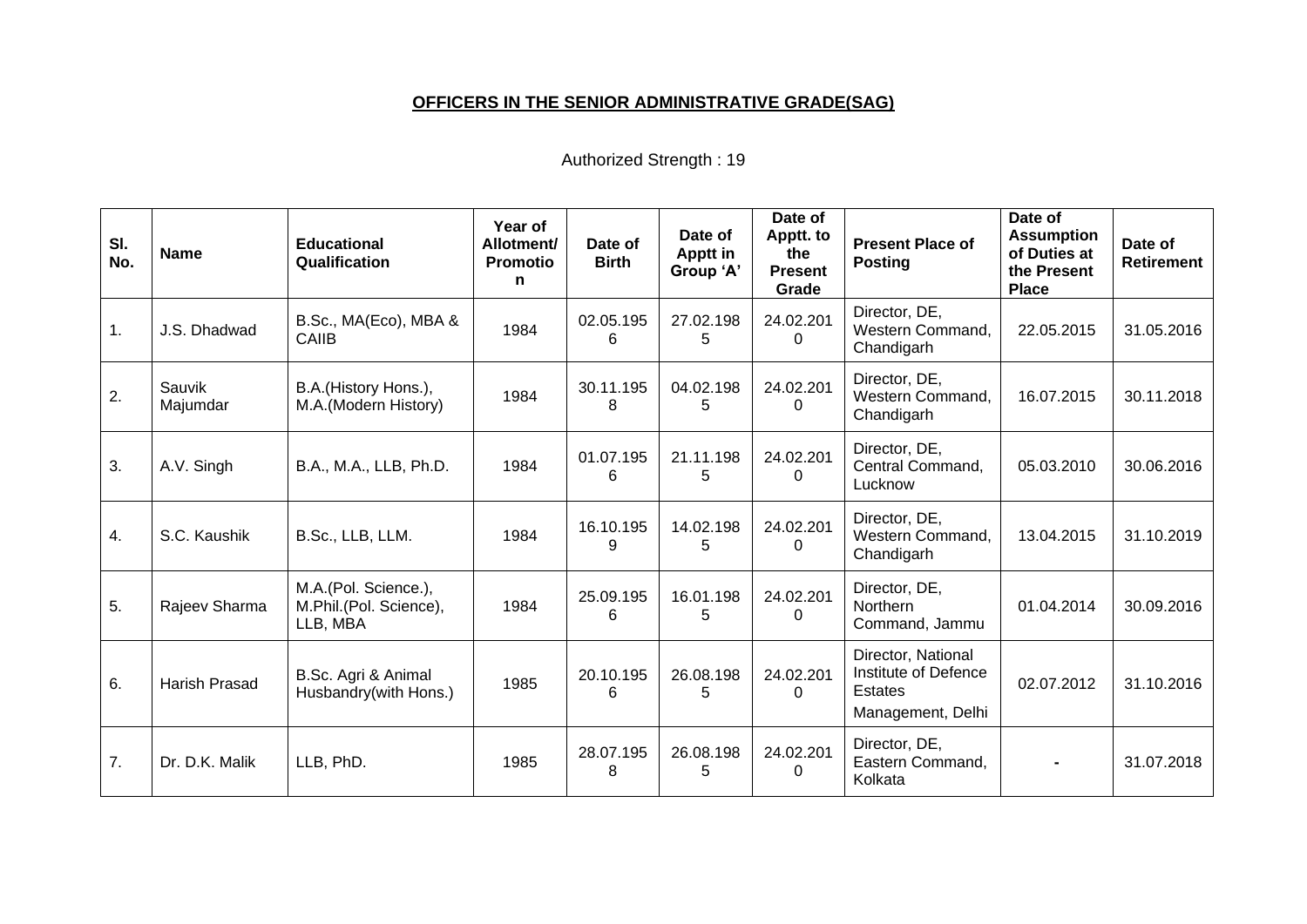| SI.<br>No. | <b>Name</b>          | <b>Educational</b><br>Qualification                                                                                | Year of<br>Allotment/<br><b>Promotio</b><br>n | Date of<br><b>Birth</b>  | Date of<br><b>Apptt in</b><br>Group 'A' | Date of<br>Apptt. to<br>the<br><b>Present</b><br>Grade | <b>Present Place of</b><br><b>Posting</b>                                       | Date of<br><b>Assumption</b><br>of Duties at<br>the Present<br><b>Place</b> | Date of<br><b>Retirement</b> |
|------------|----------------------|--------------------------------------------------------------------------------------------------------------------|-----------------------------------------------|--------------------------|-----------------------------------------|--------------------------------------------------------|---------------------------------------------------------------------------------|-----------------------------------------------------------------------------|------------------------------|
| 8.         | Sujoy Das Gupta      | B.Sc. (Physics),<br>M.A.(History), MA(Pol.<br>Sc.), MA (Public<br>Administration)                                  | 1983                                          | 08.05.195<br>6           | 10.02.198<br>4                          | 30.05.201<br>3                                         | On deputation as<br>Additional.<br>Secretary to State<br>Govt of West<br>Bengal | 26.03.2012                                                                  | 31.05.2016                   |
| 9.         | Gita K. Perti        | M.A., Diploma<br>Education, LLB, M. Phil                                                                           | 1985                                          | 18.06.195<br>7           | 26.08.198<br>5                          | 30.05.201<br>3                                         | Director, DE,<br>Southern<br>Command, Pune                                      | 03.06.2013                                                                  | 30.06.2017                   |
| 10.        | <b>Prachur Goel</b>  | M.Sc.(Agricultural<br>Statistics)                                                                                  | 1985                                          | 29.07.196<br>$\mathbf 1$ | 20.06.198<br>6                          | 30.05.201<br>3                                         | Addl. DG, DE, Delhi<br>Cantt.                                                   | 06.07.2015                                                                  | 31.07.2021                   |
| 11         | L.K. Pegu            | B. Sc.(Agriculture)                                                                                                | 1985                                          | 01.10.195<br>9           | 07.10.198<br>6                          | 30.05.201<br>3                                         | On deputation as<br>Director to, UIDAI,<br>Guwahati                             | 24.02.2014                                                                  | 30.09.2019                   |
| 12         | A. Bhaskar<br>Reddy  | B.Sc., B.C.J.(Bachelor<br>of Communication &<br>Journalism) & M.B.A. M.<br>Phil                                    | 1987                                          | 01.05.195<br>9           | 18.07.198<br>8                          | 30.05.201<br>3                                         | Director, DE,<br>Southern<br>Command, Pune                                      | 27.06.2013                                                                  | 30.04.2019                   |
| 13         | Ajay Kumar<br>Sharma | B.Sc., Diploma in<br>German(Delhi<br>University), CAIIB, MBA,<br>M. Phil (Defence and<br><b>Strategic Studies)</b> | 1989                                          | 06.02.196<br>3           | 21.08.198<br>9                          | 23.12.201<br>3                                         | Addl. DG, DE, Delhi<br>Cantt.                                                   | 23.12.2013                                                                  | 28.02.2023                   |
| 14         | G.S. Rajeswaran      | M.A.(Economics),<br>L.L.B.(Special)                                                                                | 1989                                          | 13.05.196<br>5           | 21.08.198<br>9                          | 23.12.201<br>3                                         | Addl. DG, DE, Delhi<br>Cantt.                                                   | 31.12.2013                                                                  | 31.05.2025                   |
| 15         | P. Daniel            | B. Com., Grad CWA,<br>ACA, M. Phil (Defence<br>and Strategic Studies)                                              | 1989                                          | 23.05.196<br>5           | 14.03.199<br>$\Omega$                   | 23.12.201<br>3                                         | Addl. DG, DE, Delhi<br>Cantt.                                                   | 23.12.2013                                                                  | 31.05.2025                   |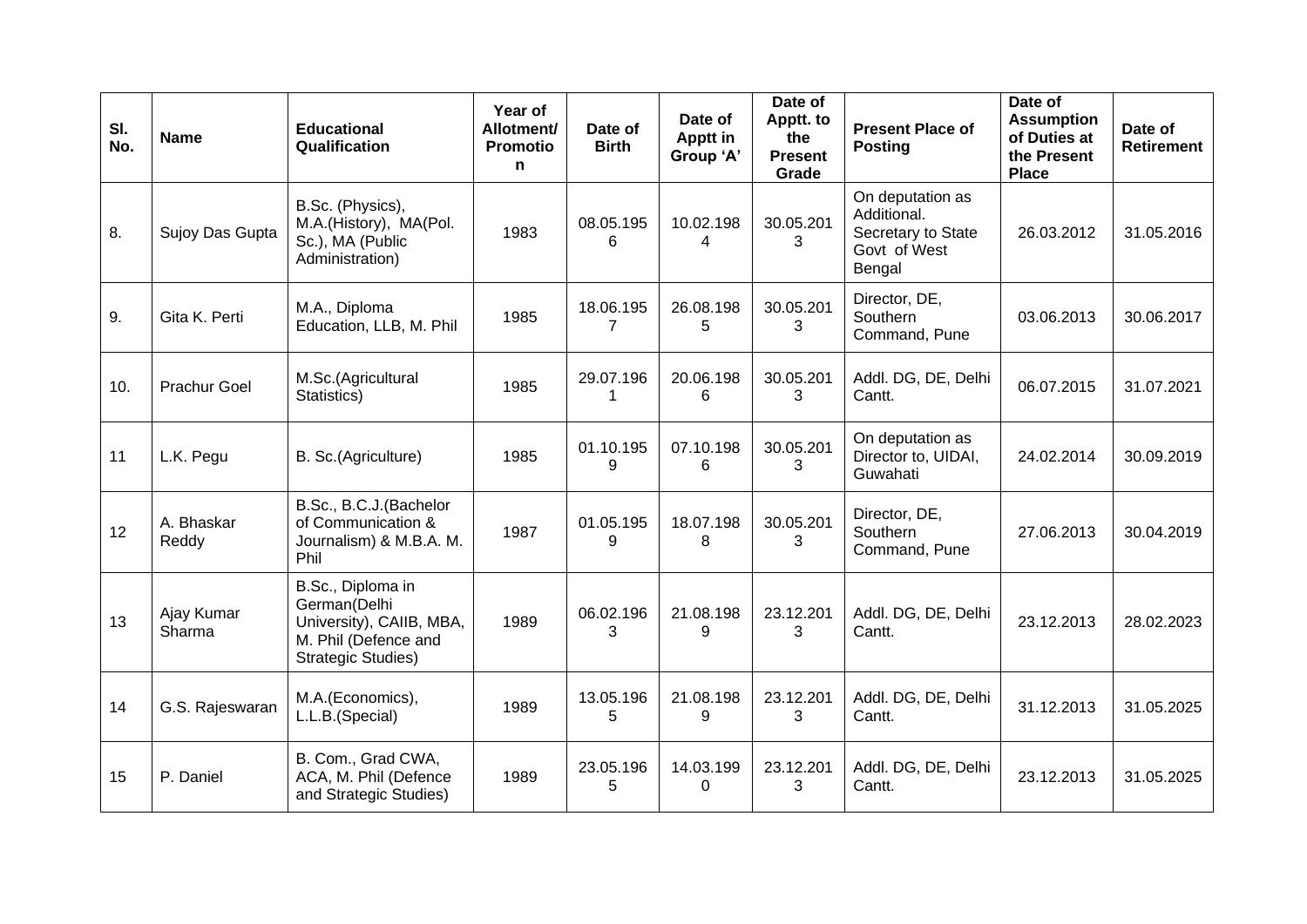| SI.<br>No. | <b>Name</b>                 | <b>Educational</b><br>Qualification                    | <b>Year of</b><br>Allotment/<br><b>Promotio</b><br>n | Date of<br><b>Birth</b> | Date of<br>Apptt in<br>Group 'A' | Date of<br>Apptt. to<br>the<br><b>Present</b><br>Grade | <b>Present Place of</b><br><b>Posting</b>    | Date of<br><b>Assumption</b><br>of Duties at<br>the Present<br><b>Place</b> | Date of<br><b>Retirement</b> |
|------------|-----------------------------|--------------------------------------------------------|------------------------------------------------------|-------------------------|----------------------------------|--------------------------------------------------------|----------------------------------------------|-----------------------------------------------------------------------------|------------------------------|
| 16         | S.N. Gupta                  | B.E.(Mech. Engg.)                                      | 1990                                                 | 12.09.196<br>5          | 14.02.199                        | 23.12.201                                              | Director, DE,<br>Central Command,<br>Lucknow | 23.12.2013                                                                  | 30.09.2025                   |
| 17         | Rachel Koshy                | M.A. (Political Science)                               | 1990                                                 | 04.10.196<br>5          | 20.08.199<br>0                   | 02.03.201<br>5                                         | Director, DE,<br>Eastern Command,<br>Kolkata | 12.03.2015                                                                  | 31.10.2025                   |
| 18         | Kamal Jeet<br>Singh Chauhan | B.A.(Hons.) in History,<br>M.A. MBA                    | 1990                                                 | 29.04.196<br>4          | 26.08.199                        | 02.03.201                                              | Director, DE,<br>Southern<br>Command, Pune   | 19.03.2015                                                                  | 30.04.2024                   |
| 19.        | Shobha Gupta                | B.Sc. (Zoology),<br>Diploma in Computer<br>Application | 1990                                                 | 12.04.196               | 01.08.199                        | 21.03.201<br>5                                         | Director, DE,<br>Central Command,<br>Lucknow | 26.05.2015                                                                  | 30.04.2027                   |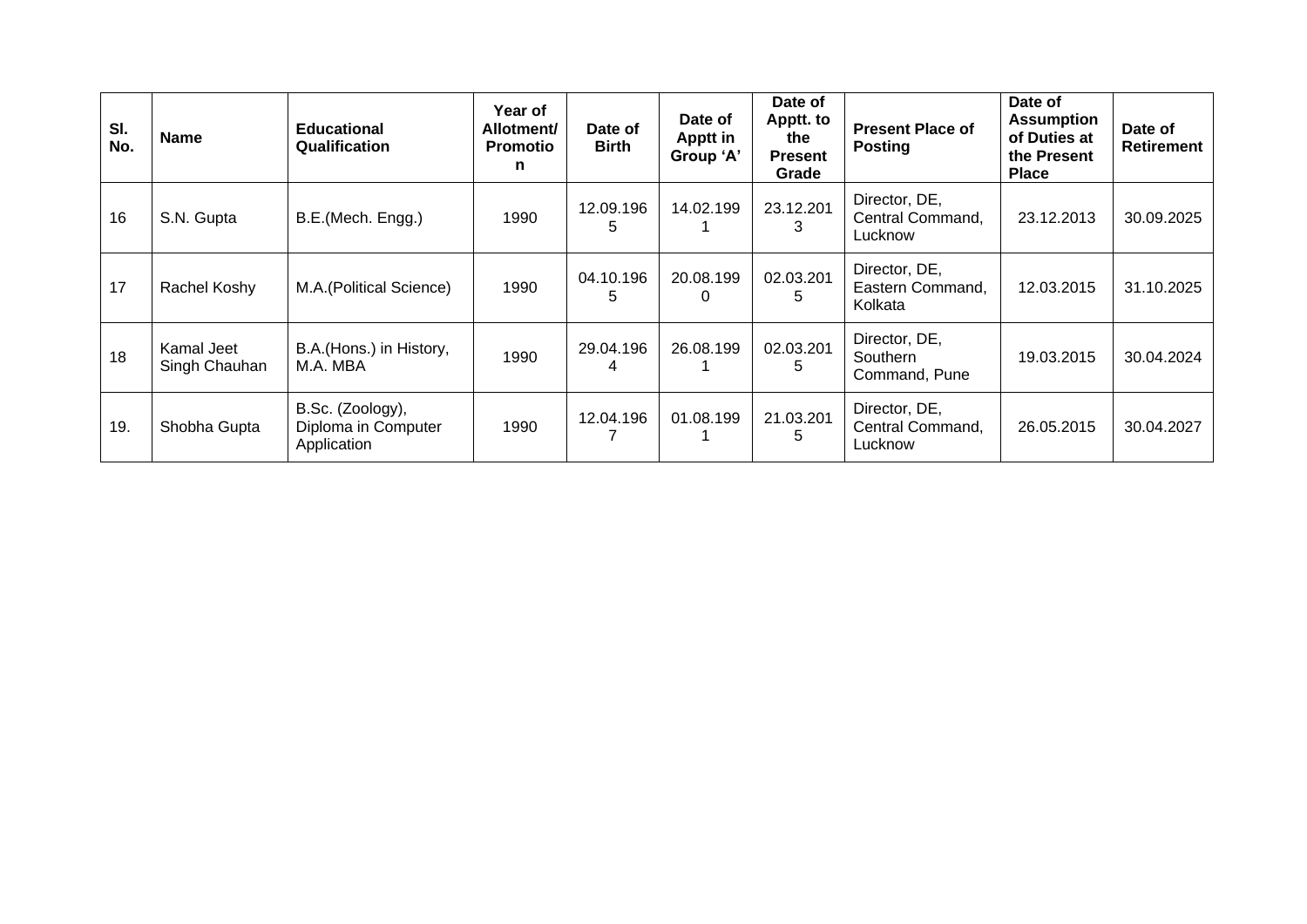# **OFFICERS IN THE JUNIOR ADMINISTRATIVE GRADE (SELECTION GRADE & ORDINARY GRADE)**

| SI.<br>No. | <b>Name</b>           | <b>Educational</b><br>Qualification                                                 | Year of<br>Allotment/<br><b>Promotio</b><br>n | Date of<br><b>Birth</b> | Date of<br><b>Apptt in</b><br>Group 'A' | Date of<br>Apptt. to<br>the<br><b>Present</b><br>Grade | <b>Present Place of</b><br><b>Posting</b>                                   | Date of<br><b>Assumption</b><br>of Duties at<br>the Present<br><b>Place</b> | Date of<br>Retirement |
|------------|-----------------------|-------------------------------------------------------------------------------------|-----------------------------------------------|-------------------------|-----------------------------------------|--------------------------------------------------------|-----------------------------------------------------------------------------|-----------------------------------------------------------------------------|-----------------------|
| 1.         | R.S. Cheema           | B.A.(Hons.) Eng.,<br>M.A.(Eng.), PSC(DSSC<br>Wellington),<br>M.Sc.(Defence Studies) | 1979                                          | 02.01.195<br>6          | 20.05.198<br>0                          | 20.10.199<br>3                                         | Jt. Director, DE,<br>Southern<br>Command, Pune                              | 05.08.2013                                                                  | 31.01.2016            |
| 2.         | P.N.B. Sarma          | B. Sc.                                                                              | 1988                                          | 15.10.196<br>2          | 15.03.198<br>9                          | 30.04.200<br>3                                         | DEO, Chennai                                                                | 01.08.2014                                                                  | 31.10.2022            |
| 3.         | K.C. Gupta            | AMIE(Mech Engg.), LLB                                                               | 1988                                          | 20.10.196               | 15.03.198<br>9                          | 30.04.200<br>3                                         | Jt. Director, DE,<br>South-Western<br>Command, Jaipur                       | 16.07.2014                                                                  | 31.10.2021            |
| 4.         | Rajeev<br>Shrivastava | M.Sc.(Zoology), CAIIB                                                               | 1989                                          | 31.08.196<br>2          | 01.03.199<br>$\Omega$                   | 30.06.200<br>3                                         | DEO, Jabalpur                                                               | 25.09.2012                                                                  | 31.08.2022            |
| 5.         | Navendra Nath         | M.A.(Pol. Sc.)                                                                      | 1990                                          | 27.05.196<br>4          | 27.08.199<br>$\Omega$                   | 16.05.200<br>6                                         | <b>DEO</b> Meerut                                                           | 15.07.2013                                                                  | 31.05.2024            |
| 6.         | Inderjeet Kaur        | M.A.(History), PG<br>Diploma in HRD M. Phil<br>(Defence and Strategic<br>Studies)   | 1990                                          | 03.09.196               | 15.11.199                               | 16.05.200<br>6                                         | On deputation as<br>Addl. DG (Finance),<br>Doordarshan to<br>Prasar Bharati | 23.03.2015                                                                  | 30.09.2021            |
| 7.         | A.V. Dharma<br>Reddy  | M.Sc.(Electronics)                                                                  | 1991                                          | 20.06.196<br>4          | 16.09.199                               | 22.01.200<br>9                                         | On Deputation as<br>Director to Ministry<br>of Home Affairs                 | 15.05.2015                                                                  | 30.06.2024            |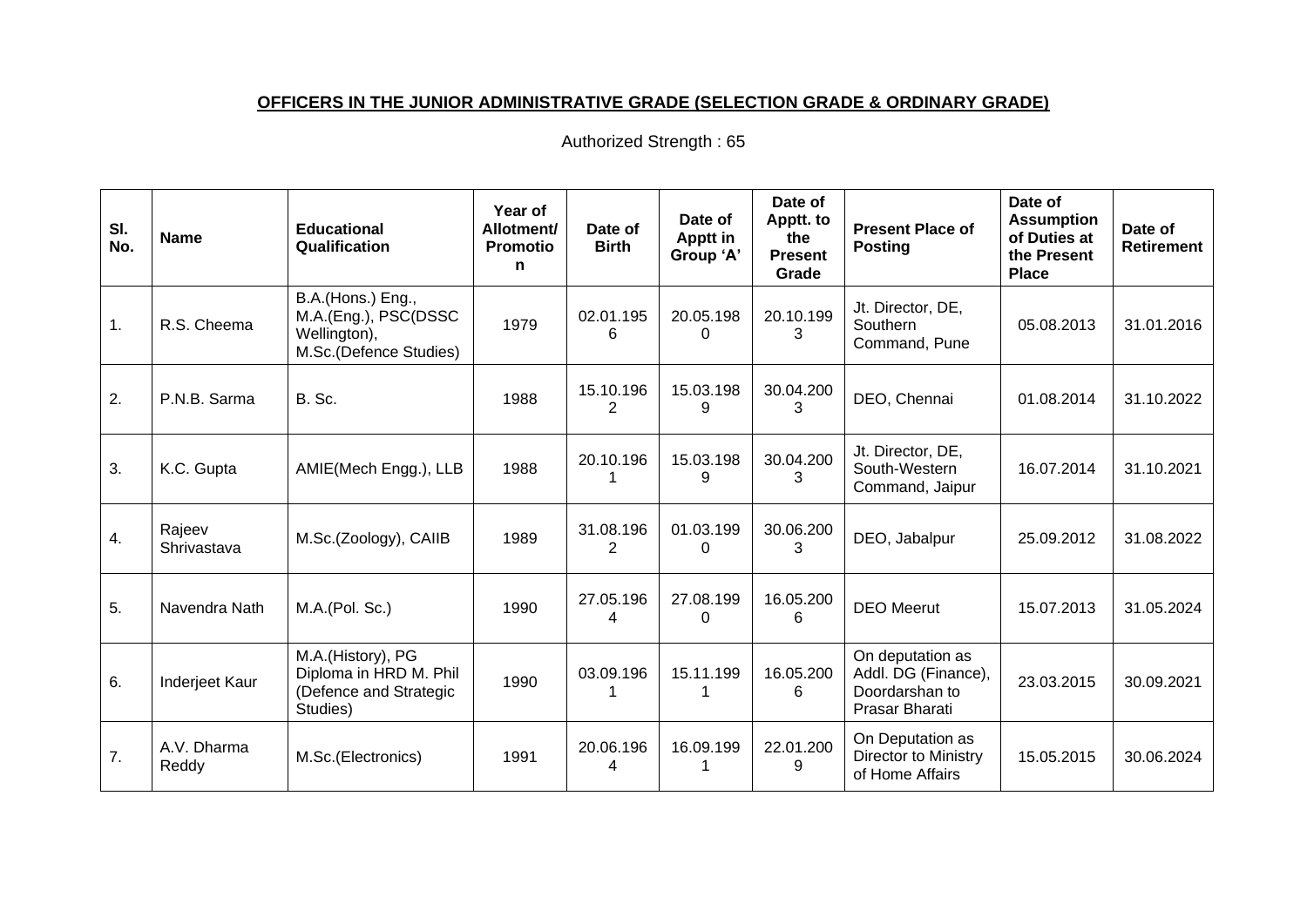| SI.<br>No. | <b>Name</b>              | <b>Educational</b><br>Qualification                                             | Year of<br>Allotment/<br>Promotio<br>n | Date of<br><b>Birth</b>     | Date of<br><b>Apptt in</b><br>Group 'A' | Date of<br>Apptt. to<br>the<br><b>Present</b><br>Grade | <b>Present Place of</b><br><b>Posting</b>                             | Date of<br><b>Assumption</b><br>of Duties at<br>the Present<br><b>Place</b> | Date of<br><b>Retirement</b> |
|------------|--------------------------|---------------------------------------------------------------------------------|----------------------------------------|-----------------------------|-----------------------------------------|--------------------------------------------------------|-----------------------------------------------------------------------|-----------------------------------------------------------------------------|------------------------------|
| 8.         | Anuj Sharma              | B.Com., MBA, LLB,<br><b>ACS</b>                                                 | 1991                                   | 17.07.196<br>$\overline{7}$ | 12.10.199<br>$\overline{2}$             | 22.01.200<br>9                                         | On Deputation as<br><b>Director to Ministry</b><br>of Home Affairs    | 08.10.2013                                                                  | 31.07.2027                   |
| 9.         | Dr. Saud Hasan<br>Khan   | B. Sc., MBBS                                                                    | 1991                                   | 10.06.196<br>5              | 13.04.199<br>$\overline{2}$             | 22.01.200<br>9                                         | Jt. Director, NIDEM,<br>Delhi Cantt.                                  | 06.11.2013                                                                  | 30.06.2025                   |
| 10.        | N. Srinivasa<br>Reddy    | B.Sc., M.A., MBA, LL.B.,<br>PGDPM, PGD(Tourism<br>& Hospitality Mgt.)           | 1991                                   | 15.09.196<br>2              | 16.09.199<br>1                          | 10.12.200                                              | <b>Under Suspension</b>                                               |                                                                             | 30.09.2022                   |
| 11.        | Meena Balimane<br>Sharma | <b>B.Sc (Micro Biology)</b><br><b>LLB</b>                                       | 1992                                   | 27.01.196<br>6              | 15.04.199<br>3                          | 22.01.200<br>9                                         | On deputation as<br>Addl. DG to Prasar<br><b>Bharati</b>              | 10.03.2014                                                                  | 31.01.2026                   |
| 12.        | Bhavana Singh            | M.A.(Eng. Literature),<br>PG Diploma in Women<br>Development and<br>Empowerment | 1993                                   | 30.08.196<br>9              | 05.09.199<br>3                          | 22.01.200<br>9                                         | Jt. Director, DE,<br>Central Command,<br>Lucknow                      | 14.06.2013                                                                  | 31.08.2029                   |
| 13.        | C. Ravindra              | B. Tech. In Electrical &<br>Electronics Engg.                                   | 1993                                   | 12.02.196<br>7              | 05.09.199<br>3                          | 22.01.200<br>9                                         | Dy. Dir. Gen, DE,<br>Delhi Cantt.                                     | 11.07.2013                                                                  | 28.02.2027                   |
| 14.        | A. Sekhar Babu           | M. Com.                                                                         | 1993                                   | 20.07.195<br>9              | 05.09.199<br>3                          | 22.01.200<br>9                                         | DEO.<br>Secunderabad                                                  | 14.08.2014                                                                  | 31.07.2019                   |
| 15.        | Valeti<br>Premchand      | B. Pharmacy (Hons)                                                              | 1994                                   | 26.08.196<br>7              | 05.10.199<br>4                          | 08.12.200<br>9                                         | On deputation as<br>Director to Ministry<br>of Commerce &<br>Industry | 21.06.2012                                                                  | 31.08.2027                   |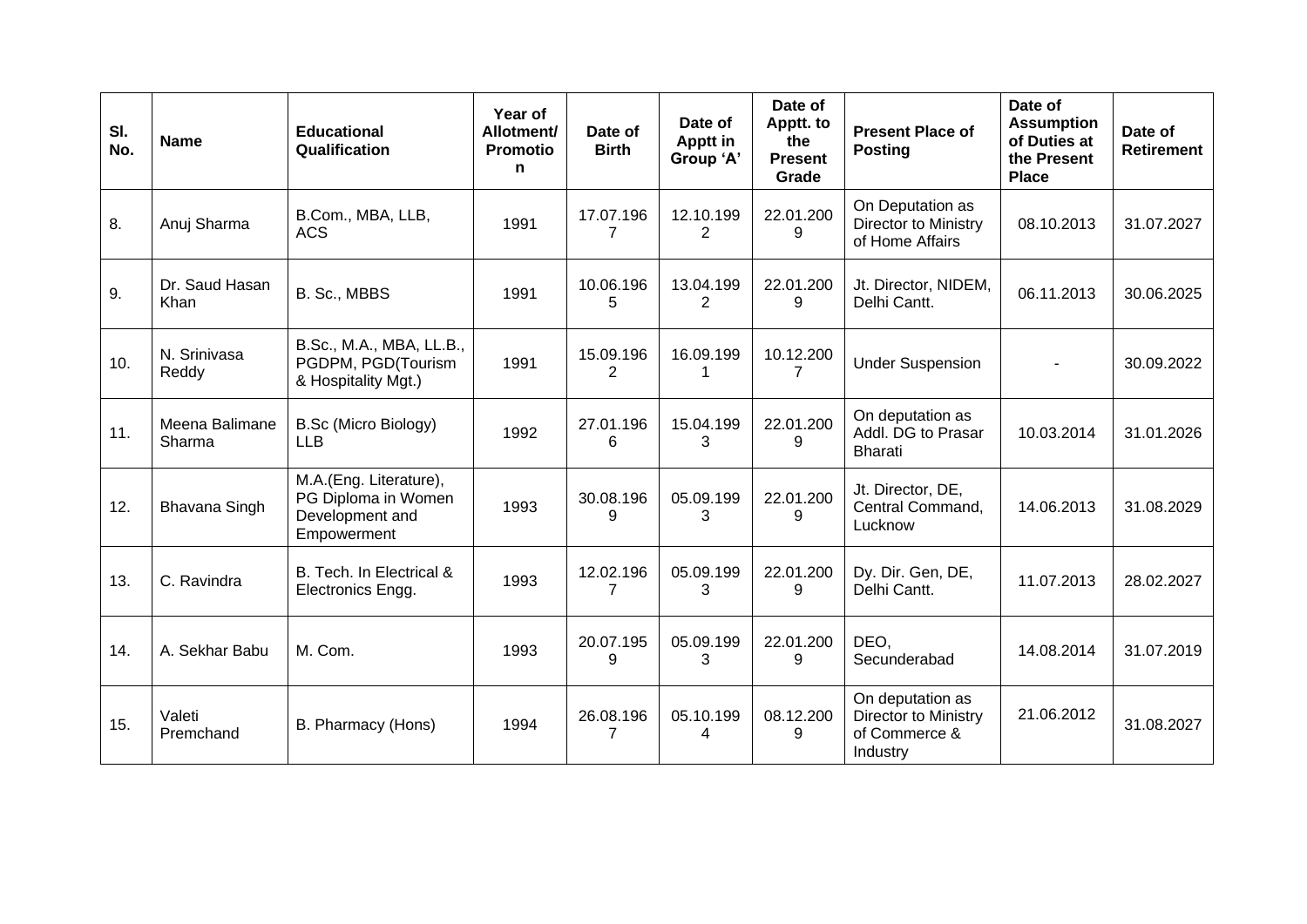| SI.<br>No. | <b>Name</b>            | <b>Educational</b><br>Qualification          | Year of<br>Allotment/<br><b>Promotio</b><br>n | Date of<br><b>Birth</b>     | Date of<br><b>Apptt in</b><br>Group 'A' | Date of<br>Apptt. to<br>the<br><b>Present</b><br>Grade | <b>Present Place of</b><br><b>Posting</b>                                    | Date of<br><b>Assumption</b><br>of Duties at<br>the Present<br><b>Place</b> | Date of<br><b>Retirement</b> |
|------------|------------------------|----------------------------------------------|-----------------------------------------------|-----------------------------|-----------------------------------------|--------------------------------------------------------|------------------------------------------------------------------------------|-----------------------------------------------------------------------------|------------------------------|
| 16.        | Saurav Ray             | B.A.(Hons.) Pol.<br>Science, M.A., M. Phil.  | 1994                                          | 23.07.196<br>8              | 01.09.199<br>5                          | 08.12.200<br>9                                         | On deputation as<br>Director to Cabinet<br>Secretariat                       | 12.04.2004                                                                  | 31.07.2028                   |
| 17.        | Sonam Yangdol          | M. Phil.(Economics)                          | 1994                                          | 20.08.196<br>6              | 04.10.199<br>5                          | 08.12.200<br>9                                         | CEO, Agra                                                                    | 10.07.2013                                                                  | 31.08.2026                   |
| 18.        | Rakesh Mittal          | B.E.(Hons.)(Electronics<br>& Communications) | 1995                                          | 15.03.197<br>2              | 04.09.199<br>5                          | 08.12.200<br>9                                         | On Deputation as<br>Director to Ministry<br>of Home Affairs                  | 24.05.2012                                                                  | 31.03.2032                   |
| 19.        | K. Lhouvum             | M.A.                                         | 1988                                          | 01.03.196<br>2              | 18.07.198<br>8                          | 15.02.201<br>$\Omega$                                  | DEO, Guwahati                                                                | 16.07.2013                                                                  | 28.02.2022                   |
| 20.        | Nigar Fatima<br>Husain | B.Sc.(Hons.) Zoology,<br>M.A.(Sociology)     | 1996                                          | 30.06.196<br>8              | 04.09.199<br>6                          | 15.02.201<br>0                                         | On Deputation as<br>Director to Ministry<br>of Human Resource<br>Development | 03.07.2015                                                                  | 30.06.2028                   |
| 21.        | Sanjeev Kumar          | B.A.(Hons.)                                  | 1996                                          | 05.09.196<br>$\overline{7}$ | 04.09.199<br>6                          | 15.02.201<br>$\Omega$                                  | CEO, Pune                                                                    | 15.07.2014                                                                  | 30.09.2027                   |
| 22.        | Parshotam Lal          | B.A.                                         | 1996                                          | 26.05.196<br>3              | 04.09.199<br>6                          | 15.02.201<br>0                                         | CEO, Jalandhar                                                               | 06.08.2014                                                                  | 31.05.2023                   |
| 23.        | Sujatha Gupta          | PG (Public<br>Administration)                | 1997                                          | 15.02.197<br>$\overline{2}$ | 08.09.199<br>7                          | 15.02.201<br>0                                         | CEO<br>Secunderabad                                                          | 03.07.2013                                                                  | 28.02.2032                   |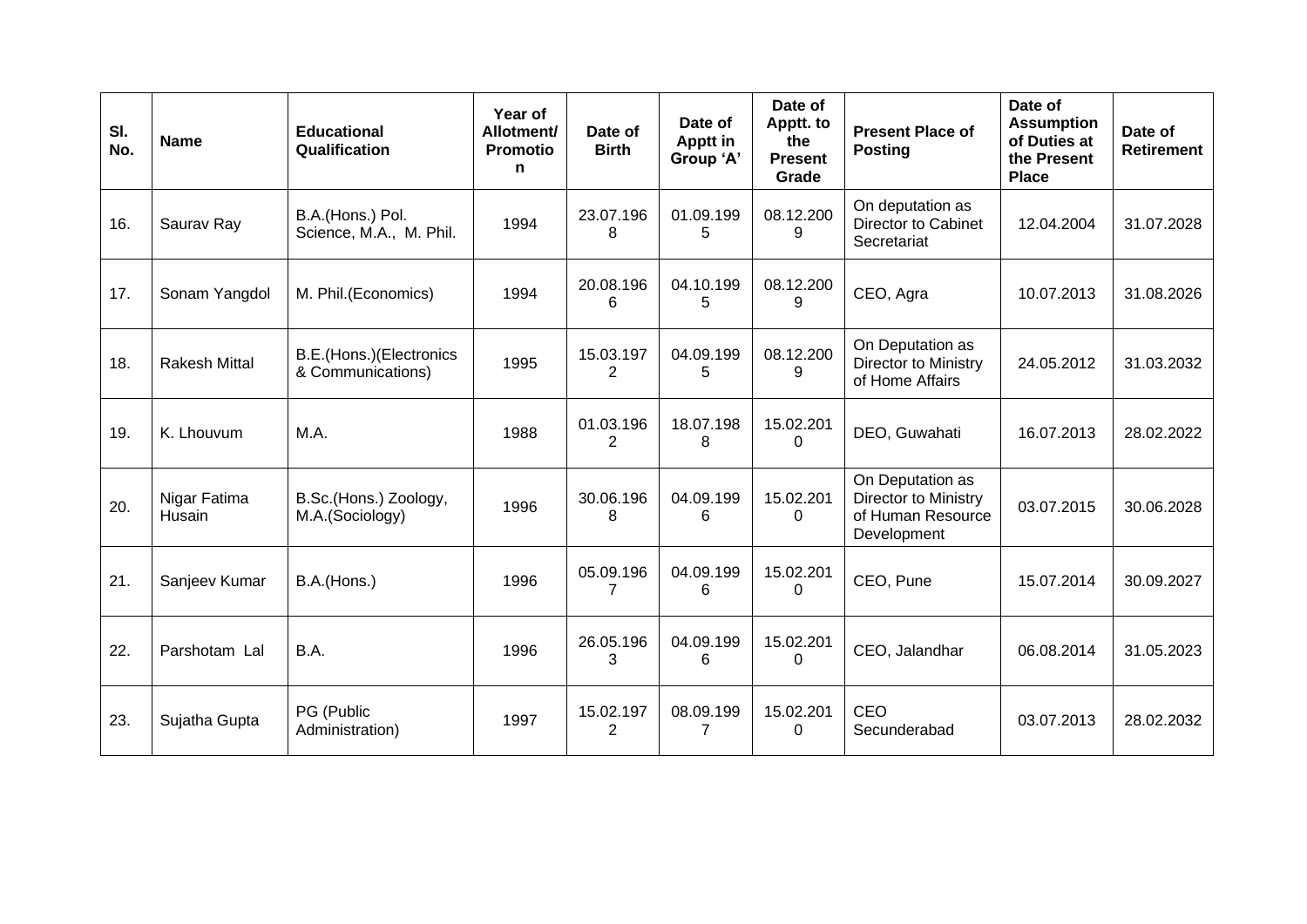| SI.<br>No. | <b>Name</b>           | <b>Educational</b><br>Qualification              | Year of<br>Allotment/<br><b>Promotio</b><br>n | Date of<br><b>Birth</b>     | Date of<br>Apptt in<br>Group 'A' | Date of<br>Apptt. to<br>the<br><b>Present</b><br>Grade | <b>Present Place of</b><br><b>Posting</b> | Date of<br><b>Assumption</b><br>of Duties at<br>the Present<br><b>Place</b> | Date of<br><b>Retirement</b> |
|------------|-----------------------|--------------------------------------------------|-----------------------------------------------|-----------------------------|----------------------------------|--------------------------------------------------------|-------------------------------------------|-----------------------------------------------------------------------------|------------------------------|
| 24.        | Vibha Sharma          | M.Sc.(Zoology) B.Ed.                             | 1997                                          | 03.09.197<br>$\overline{2}$ | 08.09.199<br>$\overline{7}$      | 15.02.201<br>$\Omega$                                  | DEO, Lucknow                              | 03.07.2015                                                                  | 30.09.2032                   |
| 25.        | S. Balakrishna        | B. Tech.                                         | 1997                                          | 10.05.196<br>6              | 08.09.199<br>$\overline{7}$      | 15.02.201<br>0                                         | DEO, Kolkata                              | 18.08.2014                                                                  | 31.05.2026                   |
| 26.        | N.V.<br>Satyanarayana | M.Com., MA, B.Ed.                                | 1997                                          | 10.08.196<br>8              | 01.09.199<br>$\overline{7}$      | 15.02.201<br>$\Omega$                                  | CEO, Lucknow                              | 06.07.2015                                                                  | 31.08.2028                   |
| 27.        | D.N. Yadav            | MA(History), PhD.                                | 1997                                          | 15.01.196<br>8              | 23.09.199<br>7                   | 15.02.201<br>$\Omega$                                  | DEO, Pune                                 | 17.07.2015                                                                  | 31.01.2028                   |
| 28.        | Amol Jagtap           | B.E.(Mechanical)                                 | 1997                                          | 30.06.196<br>8              | 01.09.199<br>7                   | 15.02.201<br>$\Omega$                                  | CEO, Kirkee                               | 22.07.2015                                                                  | 30.06.2028                   |
| 29.        | Alok Gupta            | M.Sc. (Specialisation in<br>Environment Biology) | 1986                                          | 12.06.196<br>$\mathbf{0}$   | 25.05.198<br>7                   | 12.04.201<br>3                                         | DEO, Delhi                                | 20.07.2015                                                                  | 30.06.2020                   |
| 30.        | K.V. Nagireddy        | B.E. & PG Dip (Shipping<br>& Export Mgt.)        | 1998                                          | 04.09.196<br>9              | 07.09.199<br>8                   | 17.08.201<br>1                                         | Dy. Dir. Gen, DE,<br>Delhi Cantt.         | 09.07.2014                                                                  | 30.09.2029                   |
| 31.        | Ravi Shankar          | B.Sc., LLB                                       | 1998                                          | 05.01.197<br>2              | 07.09.199<br>8                   | 17.08.201<br>1                                         | On deputation as<br>Jt. Secy. to UPSC     | 22.12.2014                                                                  | 31.01.2032                   |
| 32.        | Puspendra Singh       | M.Sc.                                            | 1998                                          | 01.07.197<br>0              | 07.09.199<br>8                   | 17.08.201<br>1                                         | Dy. Dir. Gen, DE,<br>Delhi Cantt          | 30.06.2015                                                                  | 30.06.2030                   |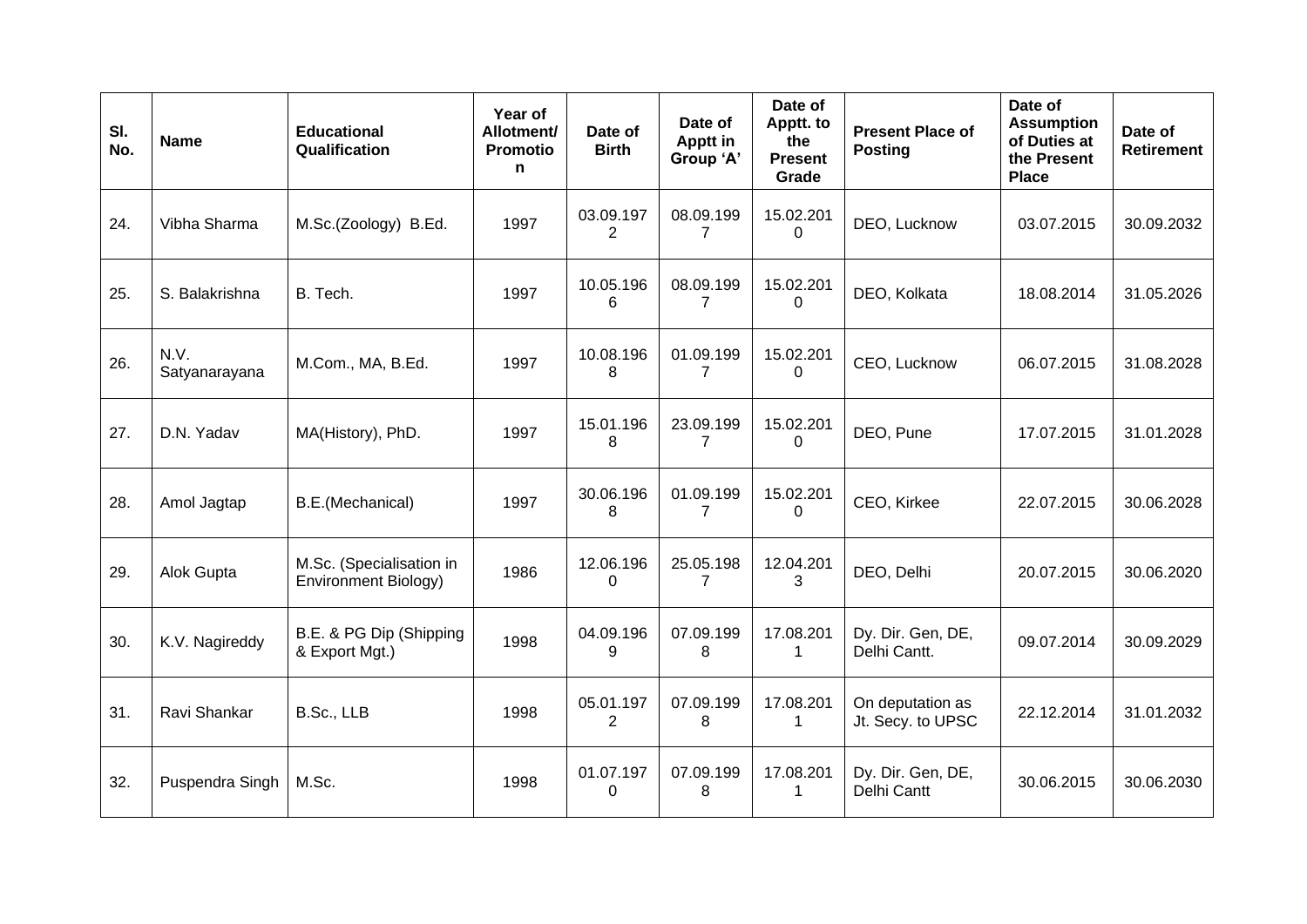| SI.<br>No. | <b>Name</b>                 | <b>Educational</b><br>Qualification                                            | Year of<br>Allotment/<br><b>Promotio</b><br>n | Date of<br><b>Birth</b>  | Date of<br>Apptt in<br>Group 'A' | Date of<br>Apptt. to<br>the<br><b>Present</b><br>Grade | <b>Present Place of</b><br><b>Posting</b>                                                                                                                                                                      | Date of<br><b>Assumption</b><br>of Duties at<br>the Present<br><b>Place</b> | Date of<br><b>Retirement</b> |
|------------|-----------------------------|--------------------------------------------------------------------------------|-----------------------------------------------|--------------------------|----------------------------------|--------------------------------------------------------|----------------------------------------------------------------------------------------------------------------------------------------------------------------------------------------------------------------|-----------------------------------------------------------------------------|------------------------------|
| 33.        | <b>Prasad Chavan</b>        | <b>B.E.</b> (Electronics &<br>Telecommunication),<br><b>MBA</b>                | 1998                                          | 11.08.197<br>$\Omega$    | 07.09.199<br>8                   | 17.08.201                                              | Dy. Dir. Gen, DE,<br>Delhi Cantt (on<br>course to attend 14 <sup>th</sup><br>PG Programme in<br>Public Policy and<br>Management during<br>2015-16 at IIM,<br>Bangalore w.e.f.<br>27.04.2015 to March,<br>2016) | 12.08.2014                                                                  | 31.08.2030                   |
| 34.        | <b>B.R.</b> Shankar<br>Babu | B. Tech. (Mech<br>Engineering)                                                 | 1998                                          | 03.12.196<br>6           | 07.09.199<br>8                   | 17.08.201<br>1                                         | CEO, Delhi                                                                                                                                                                                                     | 03.07.2015                                                                  | 31.12.2026                   |
| 35.        | Pankaj Kumar                | M.A.                                                                           | 1996                                          | 08.05.197<br>$\mathbf 0$ | 27.09.199<br>6                   | 29.11.201<br>3                                         | CEO, Clement<br>Town/Landour                                                                                                                                                                                   | 17.07.2015                                                                  | 31.05.2030                   |
| 36.        | Suresh Nagar                | B.Sc.(Hons.) Chemistry                                                         | 1998                                          | 12.01.197<br>4           | 07.09.199<br>8                   | 29.11.201<br>3                                         | DEO, Jaipur                                                                                                                                                                                                    | 04.07.2013                                                                  | 31.01.2034                   |
| 37.        | Yogesh Kumar                | B.E.(Hons.)                                                                    | 1998                                          | 02.05.197<br>$\Omega$    | 07.03.199<br>9                   | 29.11.201<br>3                                         | Dy. Dir. Gen, DE,<br>Delhi Cantt                                                                                                                                                                               | 06.07.2015                                                                  | 31.03.2030                   |
| 38.        | G. Vijay Bhaskar            | Master of Management<br>Studies(MMS)                                           | 1999                                          | 01.07.197<br>5           | 20.09.199<br>9                   | 29.11.201<br>3                                         | Dy. Dir. Gen, DE,<br>Delhi Cantt                                                                                                                                                                               | 02.07.2015                                                                  | 30.06.2035                   |
| 39.        | S.V.R. Chandra<br>Sekhar    | B.Tech. (Mechanical),<br>P.G. Diploma in Project<br>Planning and<br>Management | 2000                                          | 21.05.197<br>4           | 04.09.200<br>$\Omega$            | 29.11.201<br>3                                         | DEO, Bangalore                                                                                                                                                                                                 | 29.11.2013                                                                  | 31.05.2034                   |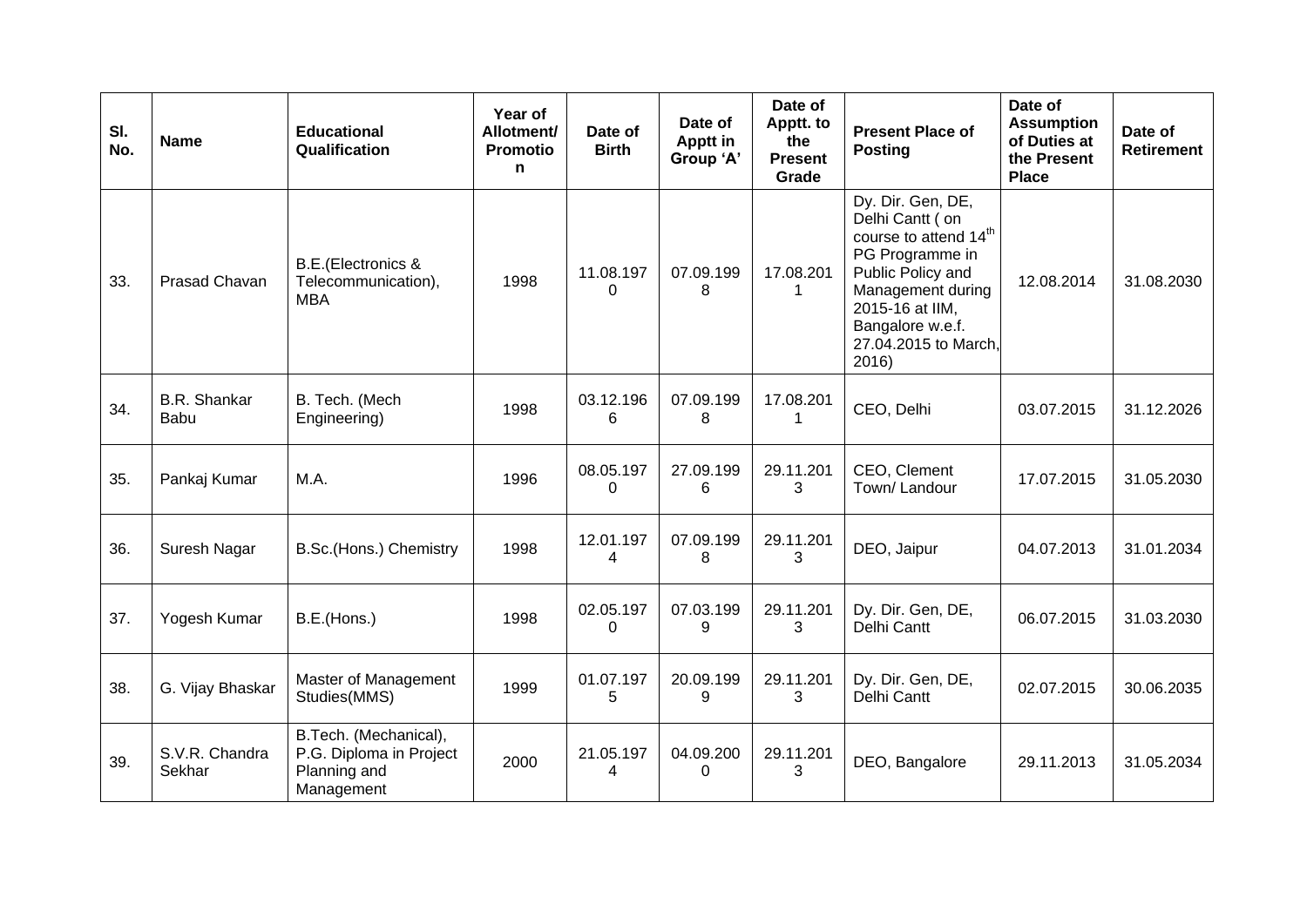# **OFFICERS IN THE SENIOR TIME SCALE (STS)**

| SI.<br>No. | <b>Name</b>                    | <b>Educational</b><br>Qualification       | Year of<br>Allotment/<br><b>Promotio</b><br>n | Date of<br><b>Birth</b> | Date of<br><b>Apptt in</b><br>Group 'A' | Date of<br>Apptt. to<br>the<br><b>Present</b><br>Grade | <b>Present Place of</b><br><b>Posting</b>                                                                           | Date of<br><b>Assumption</b><br>of Duties at<br>the Present<br><b>Place</b> | Date of<br><b>Retirement</b> |
|------------|--------------------------------|-------------------------------------------|-----------------------------------------------|-------------------------|-----------------------------------------|--------------------------------------------------------|---------------------------------------------------------------------------------------------------------------------|-----------------------------------------------------------------------------|------------------------------|
| 1.         | Ajay Kumar<br>Choudhary        | M.A., LLB                                 | 1997                                          | 02.07.197<br>0          | 25.08.199<br>7                          | 06.01.200<br>4                                         | <b>Under Suspension</b>                                                                                             |                                                                             | 31.07.2030                   |
| 2.         | Sumitra Mishra                 | B.Sc., M.A. LLB                           | 1998                                          | 11.05.197<br>6          | 07.09.199<br>8                          | 08.08.200<br>5.                                        | On long Leave                                                                                                       |                                                                             | 31.05.2036                   |
| 3.         | Pawar Rajendra<br>Rajaram      | M.Sc.(Agriculture), LLB                   | 2000                                          | 12.02.197<br>4          | 04.09.200<br>$\Omega$                   | 05.11.200                                              | DEO, Mhow                                                                                                           | 21.07.2014                                                                  | 29.02.2034                   |
| 4.         | Jagtap Rajendra<br>Chandrakant | B. Sc.(Agri.), M.B.A.                     | 2001                                          | 14.03.197<br>3          | 03.09.200                               | 05.11.200<br>7                                         | On deputation as<br>Addl. Commissioner,<br>Pune Municipal<br>Corporation, to State<br>Government of<br>Maharashtra. | 02.07.2012                                                                  | 31.03.2033                   |
| 5.         | D. Madhukar<br><b>Naik</b>     | B.Tech. (Electronics &<br>Communications) | 2002                                          | 03.06.197<br>2          | 28.03.200<br>3                          | 06.11.200<br>8                                         | On deputation as<br>Deputy Secretary to<br>Ministry of Minority<br>Affairs.                                         | 12.01.2015                                                                  | 30.06.2032                   |
| 6.         | Amit Kumar                     | M.A.(Geography)                           | 2004                                          | 20.06.197<br>9          | 28.03.200<br>5                          | 31.03.201<br><sup>0</sup>                              | Addl CEO, Kanpur                                                                                                    | 27.06.2013                                                                  | 30.06.2039                   |
| 7.         | Shalini Pandey                 | M.A.(Pol. Sc.),<br>M. Phil.               | 2004                                          | 17.09.197<br>8          | 26.05.200<br>5                          | 31.03.201<br>0                                         | CEO, Allahabad                                                                                                      | 22.08.2014                                                                  | 30.09.2038                   |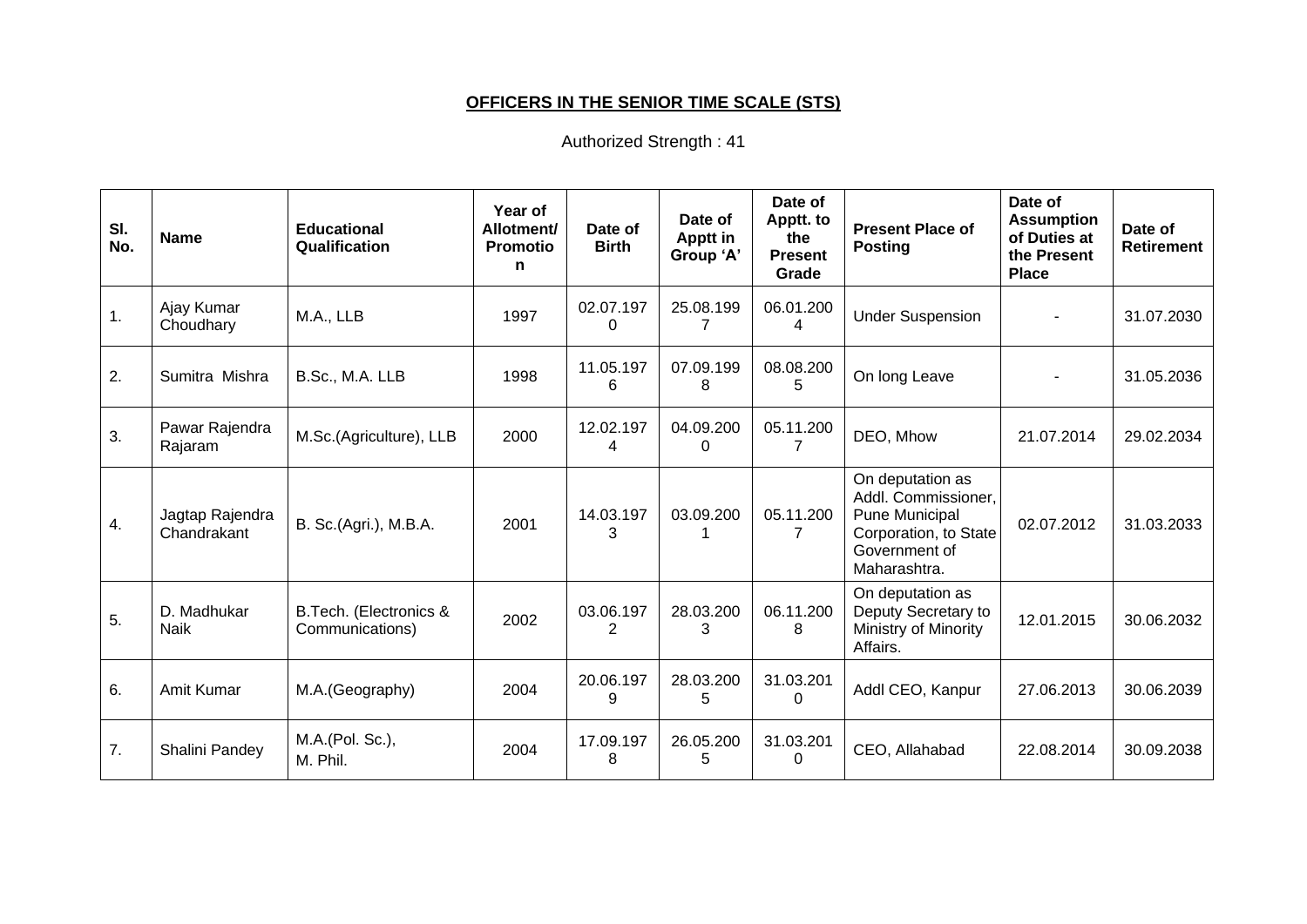| SI.<br>No. | <b>Name</b>             | <b>Educational</b><br>Qualification | Year of<br>Allotment/<br><b>Promotio</b><br>n | Date of<br><b>Birth</b> | Date of<br><b>Apptt in</b><br>Group 'A' | Date of<br>Apptt. to<br>the<br><b>Present</b><br>Grade | <b>Present Place of</b><br><b>Posting</b>       | Date of<br><b>Assumption</b><br>of Duties at<br>the Present<br><b>Place</b> | Date of<br><b>Retirement</b> |
|------------|-------------------------|-------------------------------------|-----------------------------------------------|-------------------------|-----------------------------------------|--------------------------------------------------------|-------------------------------------------------|-----------------------------------------------------------------------------|------------------------------|
| 8.         | Burande Kedar<br>Prasad | B.E. (Mechanical)                   | 2004                                          | 27.02.197<br>8          | 30.05.200<br>5                          | 31.03.201<br>0                                         | Addl. DEO,<br>Allahabad                         | 22.07.2014                                                                  | 28.02.2038                   |
| 9.         | Harendra Singh          | B. Tech. (Electrical<br>Engg.)      | 2005                                          | 26.12.197               | 22.08.200<br>5                          | 31.03.201                                              | Addl. CEO, Jabalpur                             | 02.07.2015                                                                  | 31.12.2037                   |
| 10.        | Vivek Kumar             | M. Phil (Geography)                 | 2005                                          | 07.07.197<br>8          | 01.07.200<br>6                          | 31.05.201                                              | Asstt. Director<br>General, DE, Delhi<br>Cantt. | 12.08.2014                                                                  | 31.07.2038                   |
| 11.        | Sharmistha<br>Maitra    | M. Phil (Economics)                 | 2005                                          | 08.10.197               | 06.07.200<br>6                          | 31.05.201                                              | Asstt. Director<br>General, DE, Delhi<br>Cantt. | 18.07.2014                                                                  | 31.10.2037                   |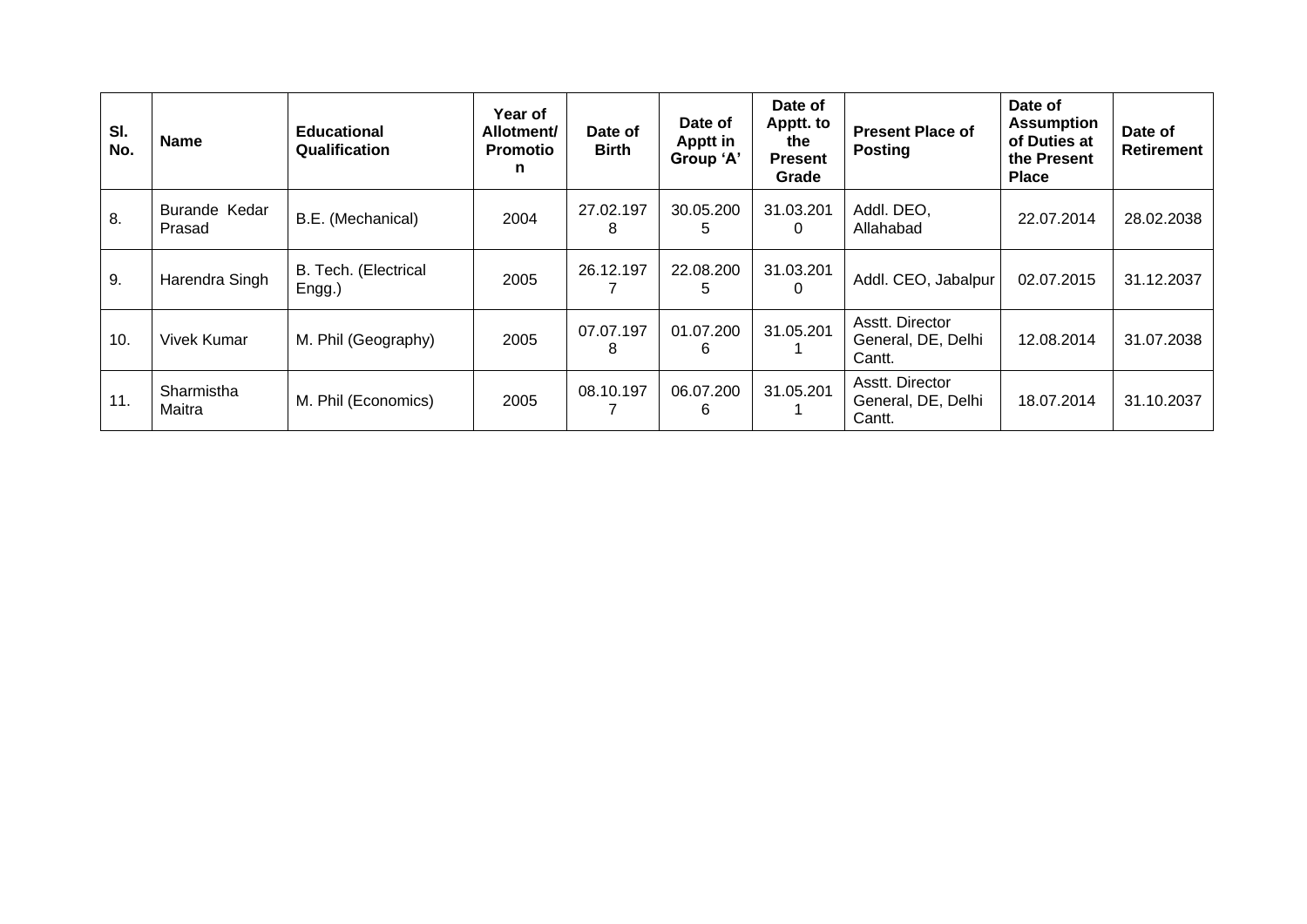# **OFFICERS IN THE JUNIOR TIME SCALE (JTS)**

| SI.<br>No.      | <b>Name</b>                       | <b>Educational</b><br>Qualification    | <b>CSE</b><br>Exam | Year of<br>Allotment/<br><b>Promotio</b><br>n | Date of<br><b>Birth</b>     | Date of<br>Apptt in<br>Group 'A' | Date of<br>Apptt. to<br>the<br><b>Present</b><br>Grade | <b>Present Place of</b><br><b>Posting</b> | Date of<br><b>Assumption</b><br>of Duties at<br>the Present<br><b>Place</b> | Date of<br><b>Retirement</b> |
|-----------------|-----------------------------------|----------------------------------------|--------------------|-----------------------------------------------|-----------------------------|----------------------------------|--------------------------------------------------------|-------------------------------------------|-----------------------------------------------------------------------------|------------------------------|
| $\overline{1}$  | Raman Deep<br>Singh               | <b>B.Sc. LLB</b>                       | 1984               | 1985                                          | 19.03.195<br>9              | 26.08.198<br>5                   | 26.08.198<br>5                                         | DEO, Pathankot                            | 22.08.2014                                                                  | 31.03.2019                   |
| $\overline{2}$  | <b>Subrat Pal</b>                 | B.A. (Sociology)                       | 2006               | 2007                                          | 05.07.198<br>0              | 30.03.201                        | 30.03.201                                              | Addl. CEO,<br>Dehradun                    | 15.07.2015                                                                  | 31.07.2040                   |
| $\mathbf{3}$    | Meenakshi                         | M.A. (Public<br>Administration)        | 2007               | 2008                                          | 30.01.198<br>3              | 13.04.201                        | 13.04.201                                              | Addl. DEO, Mumbai                         | 07.02.2014                                                                  | 31.01.2043                   |
| $\overline{4}$  | Neha Gupta                        | MA.(History)                           | 2007               | 2008                                          | 12.09.198<br>3              | 21.04.201                        | 21.04.201                                              | DEO, Bhopal                               | 25.06.2013                                                                  | 30.09.2043                   |
| $5\phantom{.0}$ | S. Prabakaran                     | M.A. (Economics)                       | 2008               | 2009                                          | 21.07.197<br>6              | 03.05.201                        | 03.05.201                                              | DEO,<br>Visakhapatnam                     | 06.07.2015                                                                  | 31.07.2036                   |
| 6               | Promila Jaiswal                   | <b>B.Sc.,</b><br>M.A.(Archaeology)     | 2008               | 2009                                          | 01.10.197<br>6              | 12.05.201                        | 12.05.201                                              | CEO, Varanasi                             | 14.07.2014                                                                  | 30.09.2036                   |
| $\overline{7}$  | <b>Shreyas</b><br>Maganbhai Patel | B.E. (Computer)                        | 2009               | 2010                                          | 09.05.198<br>0              | 30.08.201<br>0                   | 30.08.201<br>$\Omega$                                  | CEO, Badami Bagh                          | 28.07.2014                                                                  | 31.05.2040                   |
| 8               | <b>Ompal Singh</b>                | B.A., B.Ed., M.A.<br>(Eng. Literature) | 2009               | 2010                                          | 07.12.197<br>$\overline{2}$ | 30.08.201<br>0                   | 30.08.201<br>$\Omega$                                  | CEO, Ferozpur                             | 22.07.2015                                                                  | 31.12.2032                   |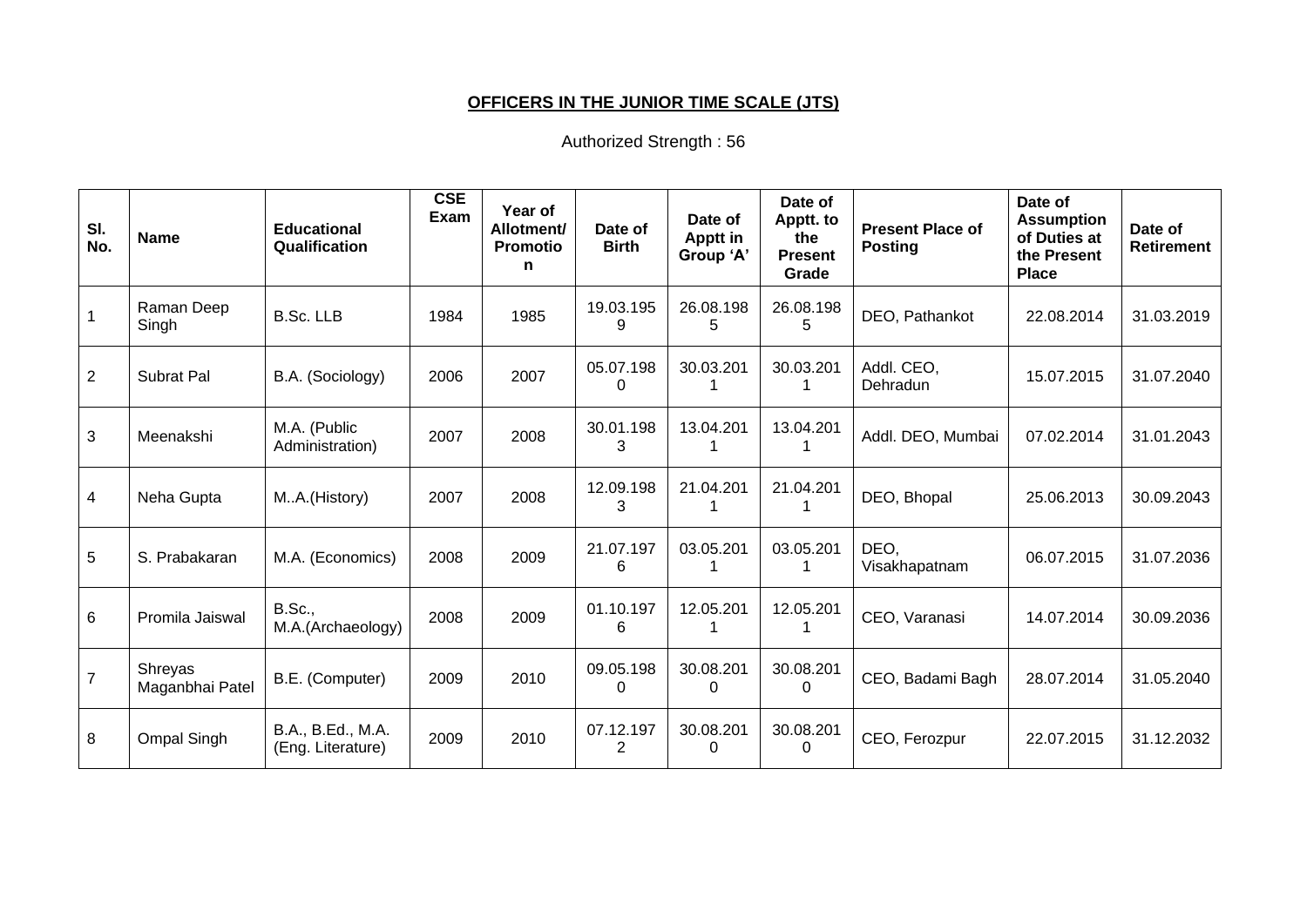| SI.<br>No. | <b>Name</b>                    | <b>Educational</b><br>Qualification  | <b>CSE</b><br>Exam | Year of<br>Allotment/<br><b>Promotio</b><br>n | Date of<br><b>Birth</b>     | Date of<br><b>Apptt in</b><br>Group 'A' | Date of<br>Apptt. to<br>the<br><b>Present</b><br>Grade | <b>Present Place of</b><br><b>Posting</b>               | Date of<br><b>Assumption</b><br>of Duties at<br>the Present<br><b>Place</b> | Date of<br><b>Retirement</b> |
|------------|--------------------------------|--------------------------------------|--------------------|-----------------------------------------------|-----------------------------|-----------------------------------------|--------------------------------------------------------|---------------------------------------------------------|-----------------------------------------------------------------------------|------------------------------|
| 9          | Stephen PD                     | B.A.                                 | 2009               | 2010                                          | 19.06.198<br>1              | 27.12.201<br>$\mathbf 0$                | 27.12.201<br>$\mathbf 0$                               | CEO, Ahmedabad                                          | 29.07.2015                                                                  | 30.06.2041                   |
| 10         | Rahul Anand<br>Sharma          | B.A.(Pol. Sc.)                       | 2009               | 2010                                          | 04.05.198<br>5              | 05.12.201<br>1                          | 05.12.201                                              | CEO, Saugor                                             | 08.07.2013                                                                  | 31.05.2045                   |
| 11         | Pawar<br>Vidhyadhar<br>Vasudeo | B.Sc.(Agri.),<br>M.Sc.(Agri)         | 2009               | 2010                                          | 21.06.198<br>4              | 12.12.201<br>1                          | 12.12.201<br>1                                         | CEP, Kamptee                                            | 08.07.2015                                                                  | 30.06.2044                   |
| 12         | Jakir Hussain                  | <b>B.A., M.A.</b>                    | 2009               | 2010                                          | 26.06.198<br>$\Omega$       | 22.12.201<br>1                          | 22.12.201<br>1                                         | DEO, Srinagar                                           | 01.09.2014                                                                  | 30.06.2040                   |
| 13         | Amit Kumar<br>Mishra           | B.Com.                               | 2009               | 2010                                          | 01.07.198<br>4              | 05.12.201<br>1                          | 05.12.201<br>1                                         | Addl. DEO, Agra                                         | 13.07.2015                                                                  | 30.06.2044                   |
| 14         | <b>Arvind Kumar</b><br>Dwivedi | B.E.(Marine)                         | 2009               | 2010                                          | 04.01.198<br>2              | 28.12.201<br>1                          | 28.12.201<br>1                                         | Addl. CEO, Ambala                                       | 12.08.2014                                                                  | 31.01.2042                   |
| 15         | <b>Pramod Kumar</b><br>Singh   | B.A.                                 | 2009               | 2010                                          | 21.04.197<br>9              | 05.12.201<br>1                          | 05.12.201<br>1                                         | CEO, Bareilly                                           | 01.07.2013                                                                  | 30.04.2039                   |
| 16         | J.S. Salvi                     | B.A.(Special),<br>M.A.(Hindi)        | $\blacksquare$     | 2010                                          | 01.04.195<br>$\overline{7}$ | 31.03.201<br>$\mathbf 0$                | 31.03.201<br>$\pmb{0}$                                 | Attached Officer, Dte.<br>DE, Southern<br>Command, Pune | 05.08.2014                                                                  | 31.03.2017                   |
| 17         | D.S. Khatri                    | B.A., M.A.(Public<br>Administration) |                    | 2010                                          | 12.07.195<br>6              | 31.03.201<br>$\mathbf 0$                | 31.03.201<br>$\mathbf 0$                               | Jt. CEO, Meerut                                         | 08.07.2014                                                                  | 31.07.2016                   |
| 18         | V.K. Bhatia                    | B.E.(Civil)                          | $\blacksquare$     | 2010                                          | 08.03.196<br>3              | 31.03.201<br>$\Omega$                   | 31.03.201<br>$\Omega$                                  | CEO, Ramgarh                                            | 12.03.2013                                                                  | 31.03.2023                   |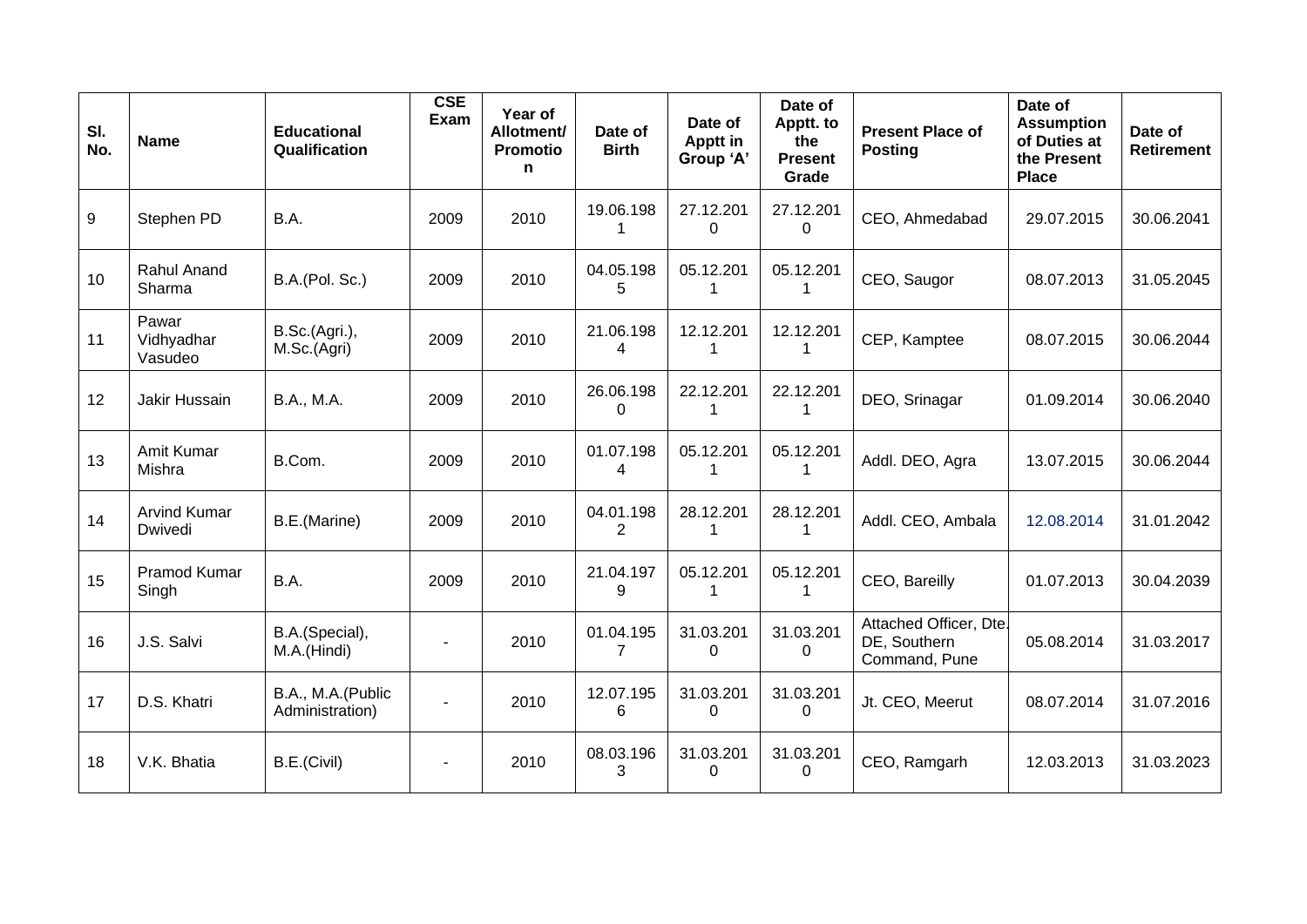| SI.<br>No. | <b>Name</b>                    | <b>Educational</b><br>Qualification                                     | <b>CSE</b><br>Exam | Year of<br>Allotment/<br><b>Promotio</b><br>n | Date of<br><b>Birth</b>     | Date of<br><b>Apptt in</b><br>Group 'A' | Date of<br>Apptt. to<br>the<br><b>Present</b><br>Grade | <b>Present Place of</b><br><b>Posting</b>           | Date of<br><b>Assumption</b><br>of Duties at<br>the Present<br><b>Place</b> | Date of<br>Retirement |
|------------|--------------------------------|-------------------------------------------------------------------------|--------------------|-----------------------------------------------|-----------------------------|-----------------------------------------|--------------------------------------------------------|-----------------------------------------------------|-----------------------------------------------------------------------------|-----------------------|
| 19         | Ajay Kumar<br>Sehgal           | B.E.(Civil)                                                             |                    | 2010                                          | 12.04.196<br>7              | 30.04.201<br>0                          | 30.04.201<br>0                                         | CEO, Amritsar                                       | 02.07.2013                                                                  | 30.04.2027            |
| 20         | Vijay Rajak                    | B.Sc.(Civil<br>Engineering)                                             |                    | 2010                                          | 02.01.197<br>4              | 31.03.201<br>$\Omega$                   | 31.03.201<br>0                                         | CEO, Barrackpore                                    | 04.08.2014                                                                  | 31.01.2034            |
| 21         | Ashok Kumar<br>Verma           | B.A.                                                                    |                    | 2010                                          | 05.11.195<br>5              | 01.07.201<br>0                          | 01.07.201<br>0                                         | Dy. Director, DE,<br>Western Command,<br>Chandigarh | 27.07.2015                                                                  | 30.11.2015            |
| 22         | Nair Vineet<br>Satyanarayanan  | B.E.(Mech.)                                                             | 2010               | 2011                                          | 28.06.198<br>3              | 19.12.201                               | 19.12.201<br>1                                         | Addl. DEO,<br>Jalandhar                             | 21.07.2014                                                                  | 30.06.2043            |
| 23         | Mamta                          | B.Sc.-I, B.A.M.S.                                                       | 2010               | 2011                                          | 08.04.197<br>9              | 29.08.201                               | 29.08.201                                              | DEO, Chandigarh                                     | 17.07.2014                                                                  | 30.04.2039            |
| 24         | Jyoti Kumar                    | B Sc. (Hons),<br>M.Sc.<br>(Anthropology)                                | 2010               | 2011                                          | 01.03.198<br>2              | 04.06.201<br>2                          | 04.06.201<br>2                                         | CEO, Shahjahanpur                                   | 17.07.2014                                                                  | 28.02.2042            |
| 25         | M Venkat<br>Narasimha<br>Reddy | B. Tech, M. Tech<br>(Biotechnology)                                     | 2010               | 2011                                          | 10.03.198<br>6              | 15.10.201<br>$\overline{2}$             | 15.10.201<br>2                                         | CEO, Ranikhet                                       | 23.07.2015                                                                  | 31.03.2046            |
| 26         | Abhishek Mani<br>Tripathi      | <b>B.Tech (Electronics</b><br>& Communication)                          | 2010               | 2011                                          | 01.01.198<br>8              | 18.09.201<br>$\overline{2}$             | 18.09.201<br>2                                         | CEO, Dehu Road                                      | 20.03.2014                                                                  | 31.12.2047            |
| 27         | Vikash Kumar                   | BSC, (Biology)<br>M.Sc.(Chemistry),<br>B.Ed(General Sc. &<br>Biology)., | 2010               | 2011                                          | 09.10.198<br>$\overline{2}$ | 20.09.201<br>$\overline{2}$             | 20.09.201<br>$\overline{2}$                            | CEO, Ahmedabad                                      | 21.07.2014                                                                  | 31.10.2042            |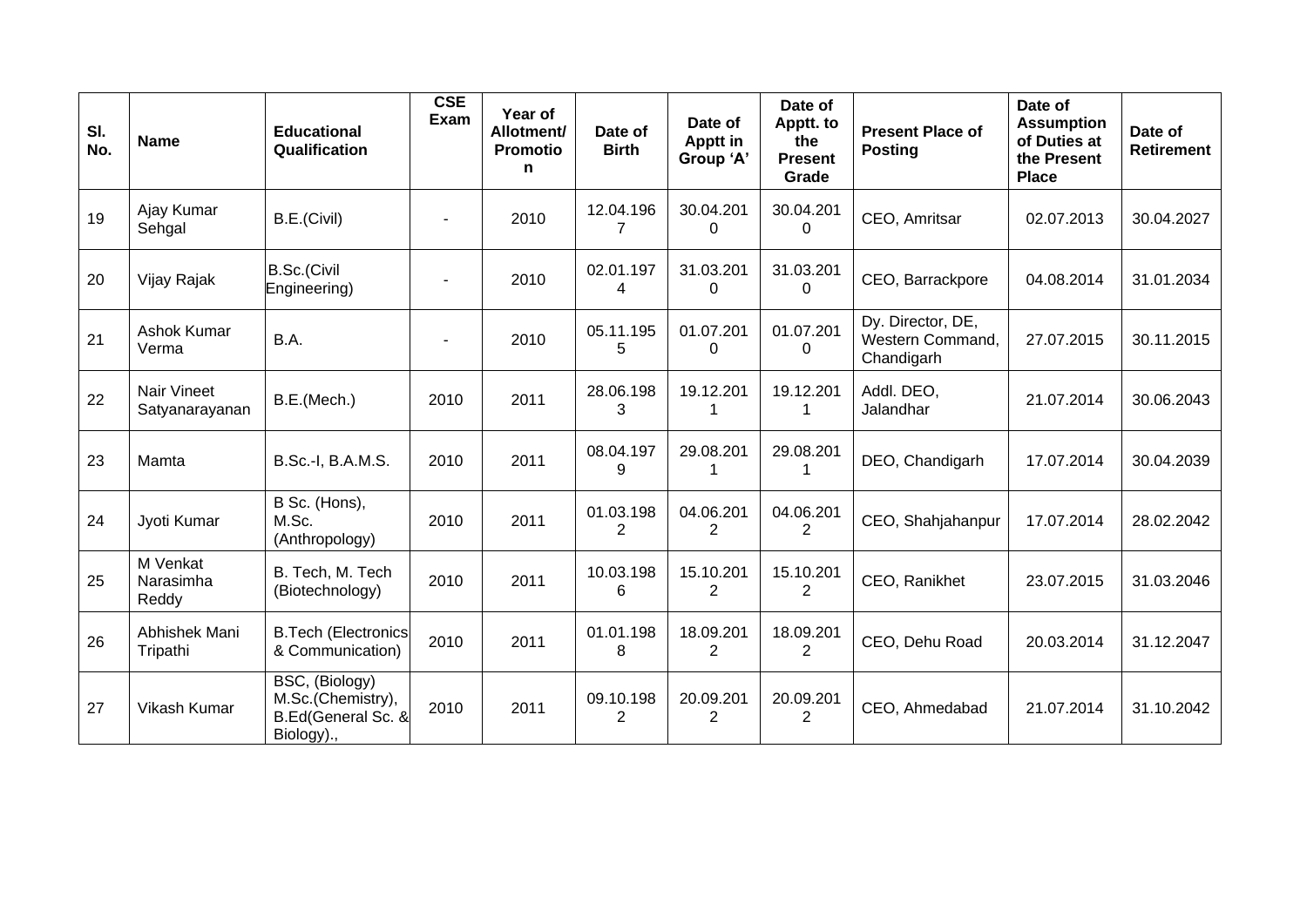| SI.<br>No. | <b>Name</b>          | <b>Educational</b><br>Qualification                                    | CSE<br>Exam | Year of<br>Allotment/<br><b>Promotio</b><br>n | Date of<br><b>Birth</b>     | Date of<br>Apptt in<br>Group 'A' | Date of<br>Apptt. to<br>the<br><b>Present</b><br>Grade | <b>Present Place of</b><br><b>Posting</b> | Date of<br><b>Assumption</b><br>of Duties at<br>the Present<br><b>Place</b> | Date of<br><b>Retirement</b> |
|------------|----------------------|------------------------------------------------------------------------|-------------|-----------------------------------------------|-----------------------------|----------------------------------|--------------------------------------------------------|-------------------------------------------|-----------------------------------------------------------------------------|------------------------------|
| 28         | Vineet Kumar         | B. E.(Electronics &<br>Communication)                                  | 2010        | 2011                                          | 21.06.198                   | 01.09.201<br>2                   | 01.09.201<br>2                                         | CEO, Danapur                              | 15.07.2015                                                                  | 30.06.2041                   |
| 29         | Kaushal Gautam       | B.E(Civil)                                                             |             | 2011                                          | 25.06.197<br>$\overline{7}$ | 11.10.201<br>1                   | 11.10.201<br>1                                         | CEO, Mathura                              | 13.07.2015                                                                  | 30.06.2037                   |
| 30         | <b>B</b> Ajith Reddy | B. Tech (Bio<br>Technology)                                            | 2011        | 2012                                          | 23.12.198<br>4              | 14.12.201<br>$\overline{2}$      | 14.12.201<br>$\overline{2}$                            | CEO, St. Thomas<br>Mount                  | 27.07.2015                                                                  | 31.12.2044                   |
| 31         | Divya S              | <b>B.Tech(Electronics</b><br>& Communication)                          | 2011        | 2012                                          | 07.02.198<br>8              | 03.09.201<br>2                   | 03.09.201<br>2                                         | DEO, Goa                                  | 10.07.2015                                                                  | 29.02.2048                   |
| 32         | Harish Varmaa P      | B. Sc.(Visual<br>Communication),<br>M. A. (International<br>Relations) | 2011        | 2012                                          | 26.12.198<br>8              | 03.09.201<br>$\overline{2}$      | 03.09.201<br>$\overline{2}$                            | CEO, Cannanore                            | 10.07.2014                                                                  | 31.12.2048                   |
| 33         | Abhijit Sanap        | <b>B.E.</b> (Electrical<br>Engineering)                                | 2011        | 2012                                          | 26.04.198<br>$\overline{7}$ | 17.12.201<br>$\overline{2}$      | 17.12.201<br>$\overline{2}$                            | DEO, Siliguri                             | 17.07.2014                                                                  | 30.04.2047                   |
| 34         | Harsha H E           | <b>B.Tech(Electronics</b><br>& Communication)                          | 2011        | 2012                                          | 13.03.198<br>0              | 17.12.201<br>$\overline{2}$      | 17.12.201<br>$\overline{2}$                            | CEO, Belgaum                              | 03.07.2015                                                                  | 31.03.2040                   |
| 35         | Ajay Kumar           | B. Tech. (Chemical<br>Engineering)                                     | 2011        | 2012                                          | 15.02.198<br>$\overline{2}$ | 17.12.201<br>$\overline{2}$      | 17.12.201<br>$\overline{2}$                            | DEO, Tezpur                               | 06.07.2015                                                                  | 28.02.2042                   |
| 36         | Varun Kalia          | B. E.(Computer<br>Science<br>Management),                              | 2011        | 2012                                          | 21.01.198<br>$\overline{7}$ | 17.12.201<br>$\overline{2}$      | 17.12.201<br>2                                         | DEO, Ambala                               | 06.07.2015                                                                  | 31.01.2047                   |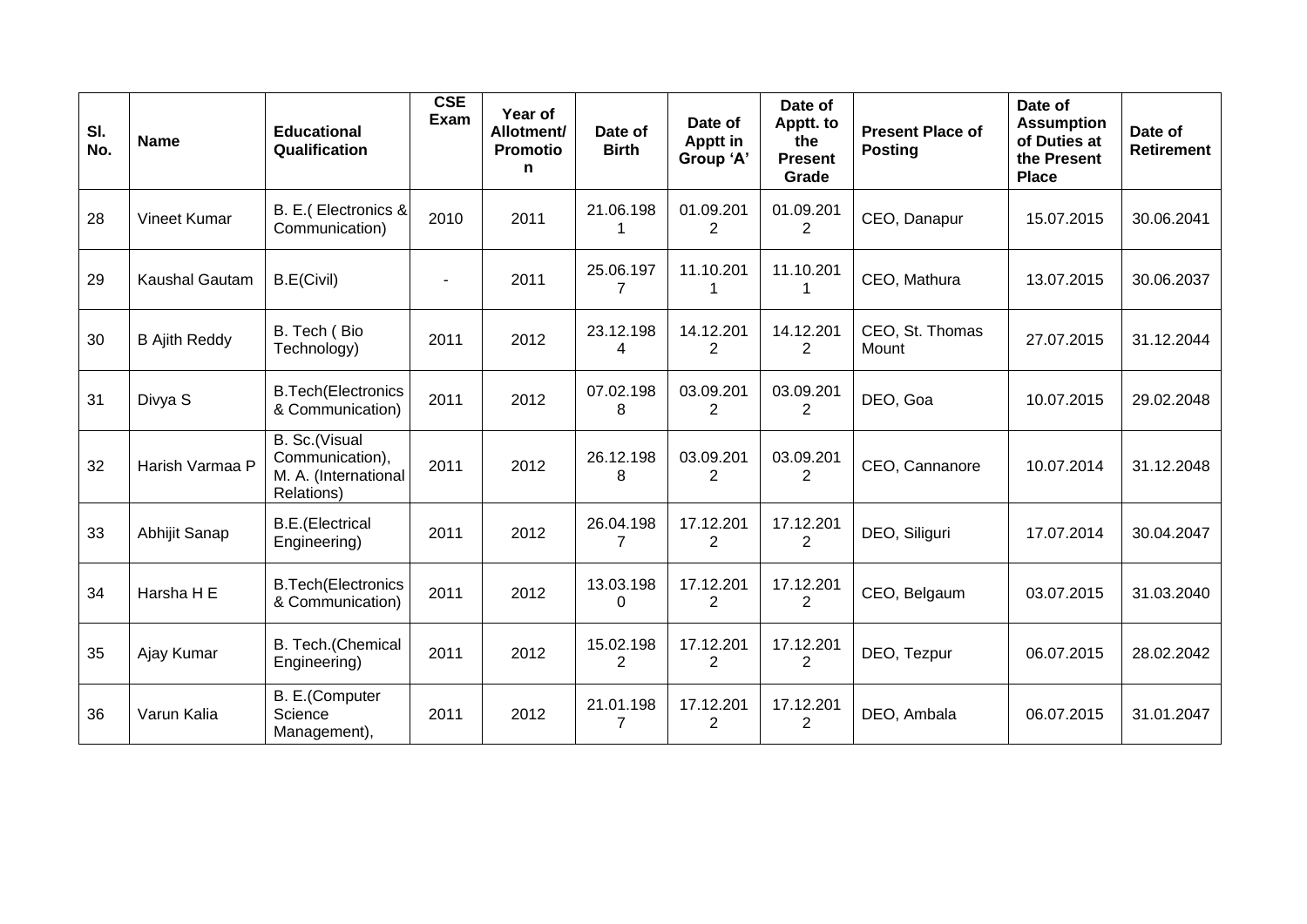| SI.<br>No. | <b>Name</b>                     | <b>Educational</b><br>Qualification                                                      | <b>CSE</b><br>Exam | Year of<br>Allotment/<br><b>Promotio</b><br>n | Date of<br><b>Birth</b> | Date of<br>Apptt in<br>Group 'A' | Date of<br>Apptt. to<br>the<br><b>Present</b><br>Grade | <b>Present Place of</b><br><b>Posting</b>           | Date of<br><b>Assumption</b><br>of Duties at<br>the Present<br><b>Place</b> | Date of<br><b>Retirement</b> |
|------------|---------------------------------|------------------------------------------------------------------------------------------|--------------------|-----------------------------------------------|-------------------------|----------------------------------|--------------------------------------------------------|-----------------------------------------------------|-----------------------------------------------------------------------------|------------------------------|
| 37         | Lalrinpuii<br>Hrahsel           | B. Sc. (Plant<br>Biology & Plant Bio<br>Technology),<br>M.A.(International<br>Relations) | 2011               | 2012                                          | 04.04.198<br>4          | 17.12.201<br>2                   | 17.12.201<br>2                                         | DEO, Jorhat                                         | 17.07.2015                                                                  | 30.04.2044                   |
| 38         | Vilas<br>Harishchandra<br>Pawar | B.E. (Mechanical)                                                                        | 2011               | 2012                                          | 02.06.198<br>1          | 31.12.191<br>2                   | 31.12.201<br>$\overline{2}$                            | Addl. CEO, Deolali                                  | 28.07.2015                                                                  | 30.06.2041                   |
| 39         | Deepak Mohan                    | B.E. (Electronics &<br>Communication)                                                    | 2011               | 2012                                          | 11.01.198<br>4          | 01.05.201<br>3                   | 01.05.201<br>3                                         | CEO, Jammu                                          | 11.07.2014                                                                  | 31.01.2044                   |
| 40         | Mahesh Chandra<br>Saini         | M.A.(Geography),<br>M. PhiL<br>(Population<br>Studies)                                   | 2011               | 2012                                          | 14.11.198<br>6          | 01.05.201<br>3                   | 01.05.201<br>3                                         | CEO, Faizabad                                       | 20.07.2015                                                                  | 30.11.2046                   |
| 41         | Dr. Anupam<br>Talwar            | M.B.B.S.                                                                                 | 2011               | 2012                                          | 18.07.198<br>5          | 02.09.201<br>3                   | 02.09.201<br>3                                         | CEO, Subathu/<br>Jutogh                             | 07.07.2014                                                                  | 31.07.2045                   |
| 42         | C Dinesh Kumar<br>Reddy         | B.E. (B. Tech.)<br>(Electronics<br>Communications<br>Engg.)                              | 2011               | 2012                                          | 25.08.198<br>8          | 23.12.201<br>3                   | 23.12.201<br>3                                         | CEO, Roorkee                                        | 07.07.2014                                                                  | 31.08.2048                   |
| 43.        | Abhimanyu<br>Singh              | B.E. (Computer<br>Science)                                                               | 2011               | 2012                                          | 16.07.198<br>4          | 02.09.201<br>3                   | 02.09.201<br>3                                         | CEO, Jhansi                                         | 08.07.2015                                                                  | 31.07.2044                   |
| 44.        | Kapil Goyal                     | B. E. (Electronics &<br>Communications)                                                  | 2011               | 2012                                          | 15.07.198<br>5          | 02.09.201<br>3                   | 02.09.201<br>3                                         | Dy. Asstt. Director<br>General, DE, Delhi<br>Cantt. | 21.07.2015                                                                  | 31.07.2045                   |
| 45.        | Barchaswa                       | B.Sc.                                                                                    | 2012               | 2013                                          | 07.02.198               | 02.09.201<br>3                   | 02.09.201<br>3                                         | CEO, Chakrata                                       | 09.07.2014                                                                  | 28.02.2041                   |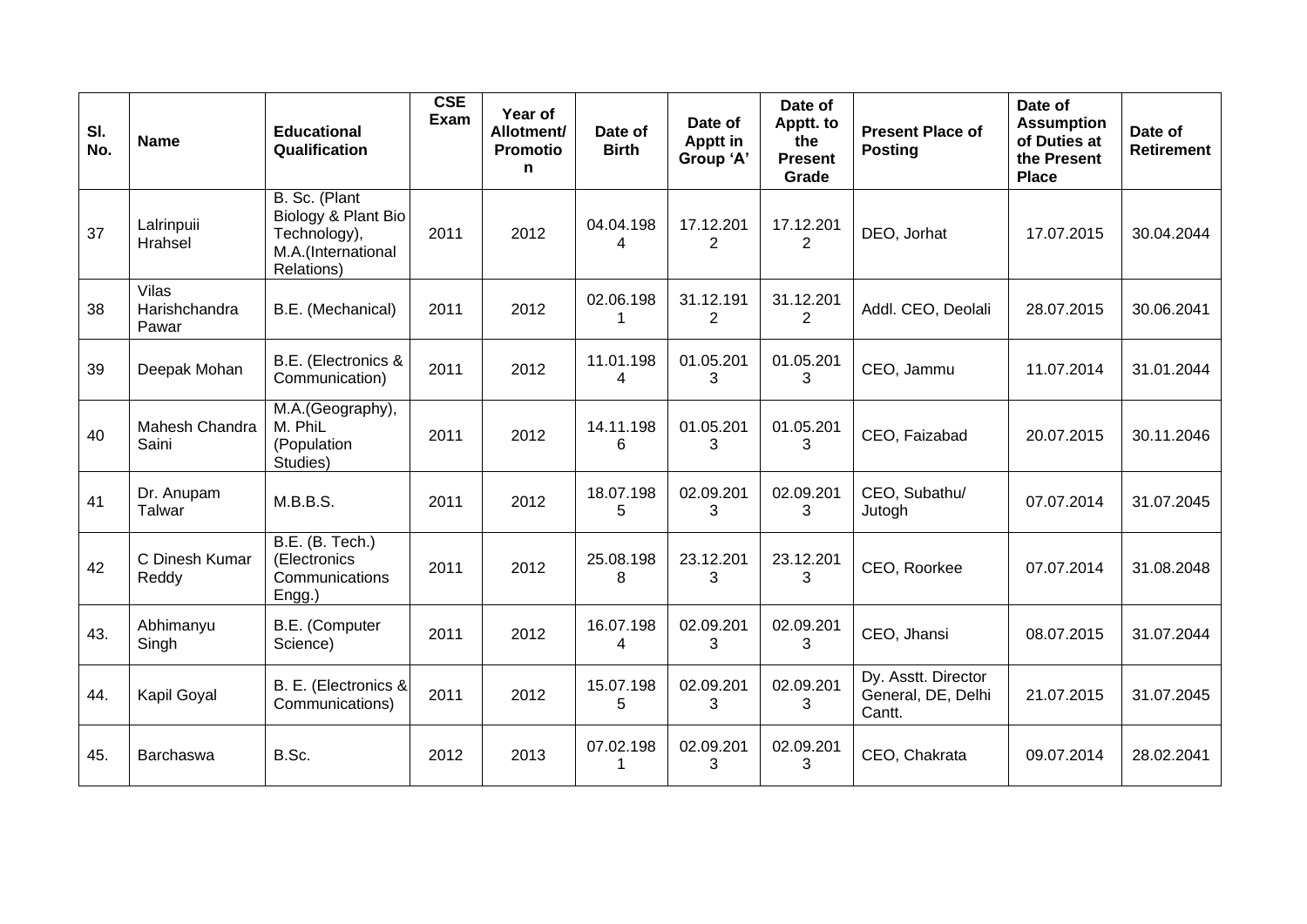| SI.<br>No. | <b>Name</b>             | <b>Educational</b><br>Qualification                                                  | <b>CSE</b><br>Exam | Year of<br>Allotment/<br><b>Promotio</b><br>n | Date of<br><b>Birth</b>     | Date of<br>Apptt in<br>Group 'A' | Date of<br>Apptt. to<br>the<br><b>Present</b><br>Grade | <b>Present Place of</b><br><b>Posting</b> | Date of<br><b>Assumption</b><br>of Duties at<br>the Present<br><b>Place</b> | Date of<br><b>Retirement</b> |
|------------|-------------------------|--------------------------------------------------------------------------------------|--------------------|-----------------------------------------------|-----------------------------|----------------------------------|--------------------------------------------------------|-------------------------------------------|-----------------------------------------------------------------------------|------------------------------|
| 46.        | Manisha Jat             | <b>B.Sc., B.Ed.</b>                                                                  | 2012               | 2013                                          | 07.12.197<br>8              | 23.12.201<br>3                   | 23.12.201<br>3                                         | CEO, Babina                               | 07.07.2014                                                                  | 31.12.2038                   |
| 47.        | Lote Vinit<br>Babasaheb | B.E. (Electrical)                                                                    | 2012               | 2013                                          | 31.01.198<br>5              | 02.09.201<br>3                   | 02.09.201<br>3                                         | CEO, Ahmednagar                           | 14.07.2015                                                                  | 31.01.2045                   |
| 48.        | Dr. Tojum Gongo         | M.B.B.S., M.S.<br>(Ophthalmology)                                                    | 2012               | 2013                                          | 12.10.198<br>$\overline{2}$ | 23.12.201<br>3                   | 23.12.201<br>3                                         | CEO, Jalapahar/<br>Lebong                 | 10.07.2014                                                                  | 31.10.2042                   |
| 49.        | Daman Singh             | <b>B.E.</b> (Electronics<br><b>And Electrical</b><br>Communication)                  | 2012               | 2013                                          | 08.11.198<br>$\overline{2}$ | 01.09.201<br>4                   | 01.09.201<br>$\overline{4}$                            | CEO, Dalhousie/<br><b>Bakloh</b>          | 04.07.2015                                                                  | 30.11.2042                   |
| 50.        | Gaurav Kaushal          | B.E. (Electronics<br><b>And Electrical</b><br>Communication)                         | 2012               | 2013                                          | 07.07.198<br>8              | 22.12.201<br>4                   | 22.12.201<br>4                                         | CEO, Kasauli/<br>Dagshai                  | 06.07.2015                                                                  | 31.07.2048                   |
| 51.        | Rajeev Kumar            | B.A. (Hons.)<br>(Economics),<br>M.A.(Economics),<br>M. Phil (<br>Economics)          | 2012               | 2013                                          | 20.08.198<br>5              | 22.12.201<br>4                   | 22.12.201<br>$\overline{\mathcal{A}}$                  | CEO, Lansdowne                            | 06.07.2015                                                                  | 31.08.2045                   |
| 52.        | Pooja P. Palicha        | B.A.(Humanities),<br>M.A. (Sociology) &<br>M.Phil (Sociology)                        | 2012               | 2013                                          | 06.12.198<br>5              | 22.12.201<br>4                   | 22.12.201<br>4                                         | CEO, Aurangabad                           | 06.07.2015                                                                  | 31.12.2045                   |
| 53.        | Robin Baleja            | Graduation<br>(Commerce,<br>Accounts &<br>Economics),<br>MBA(Marketing &<br>Finance) | 2012               | 2013                                          | 18.09.198<br>6              | 22.12.201<br>4                   | 22.12.201<br>4                                         | CEO, Wellington                           | 06.07.2015                                                                  | 30.09.2046                   |
| 54.        | Anviksha<br>Sharma      | Graduation(Humani<br>ties),<br>M.Sc.(Finance &<br>Economics)                         | 2013               | 2014                                          | 05.11.198<br>$\overline{7}$ | 22.12.201<br>4                   | 22.12.201<br>4                                         | CEO, Nainital/<br>Almora                  | 06.07.2015                                                                  | 30.11.2047                   |